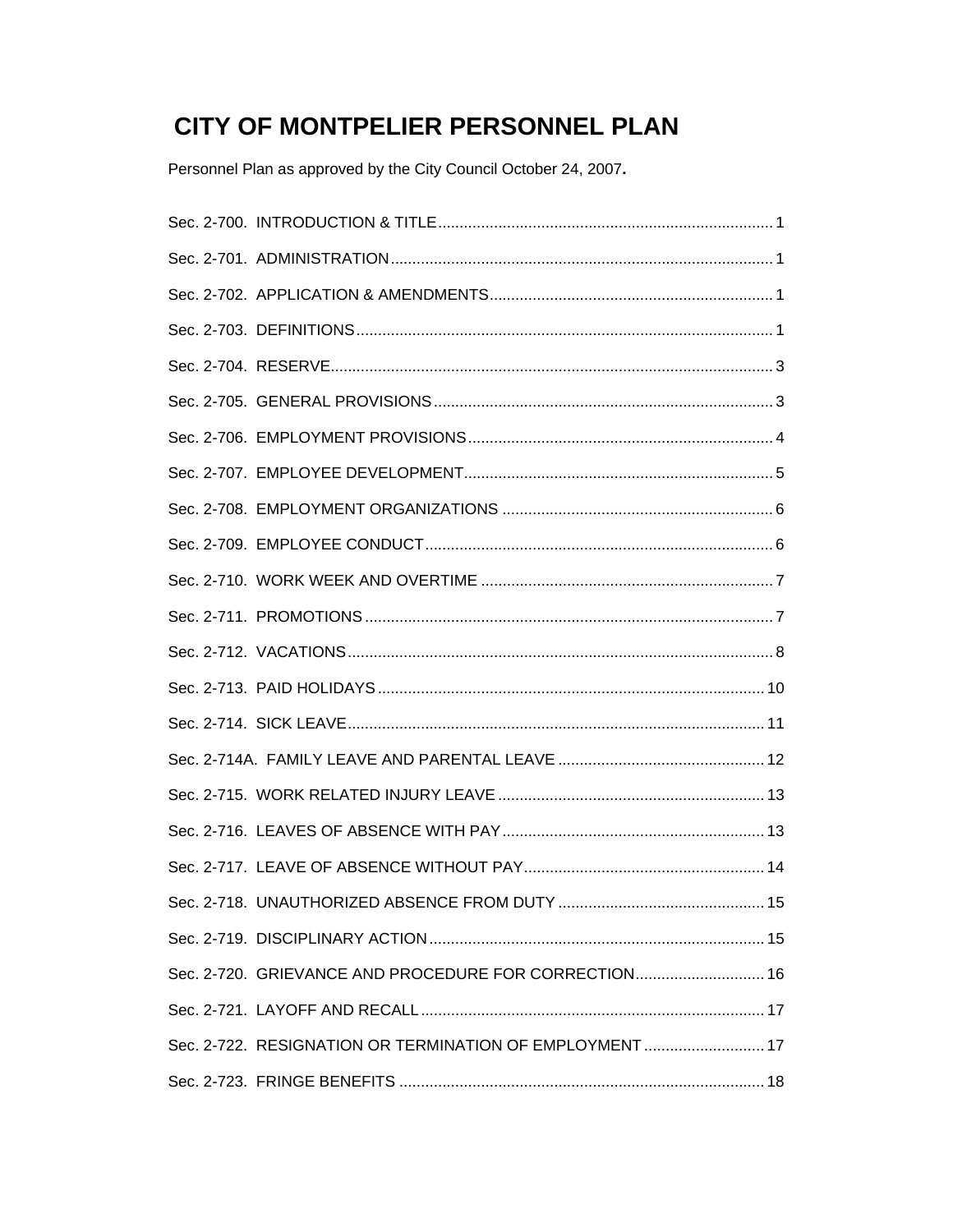APPENDIX A Sexual Harassment Policy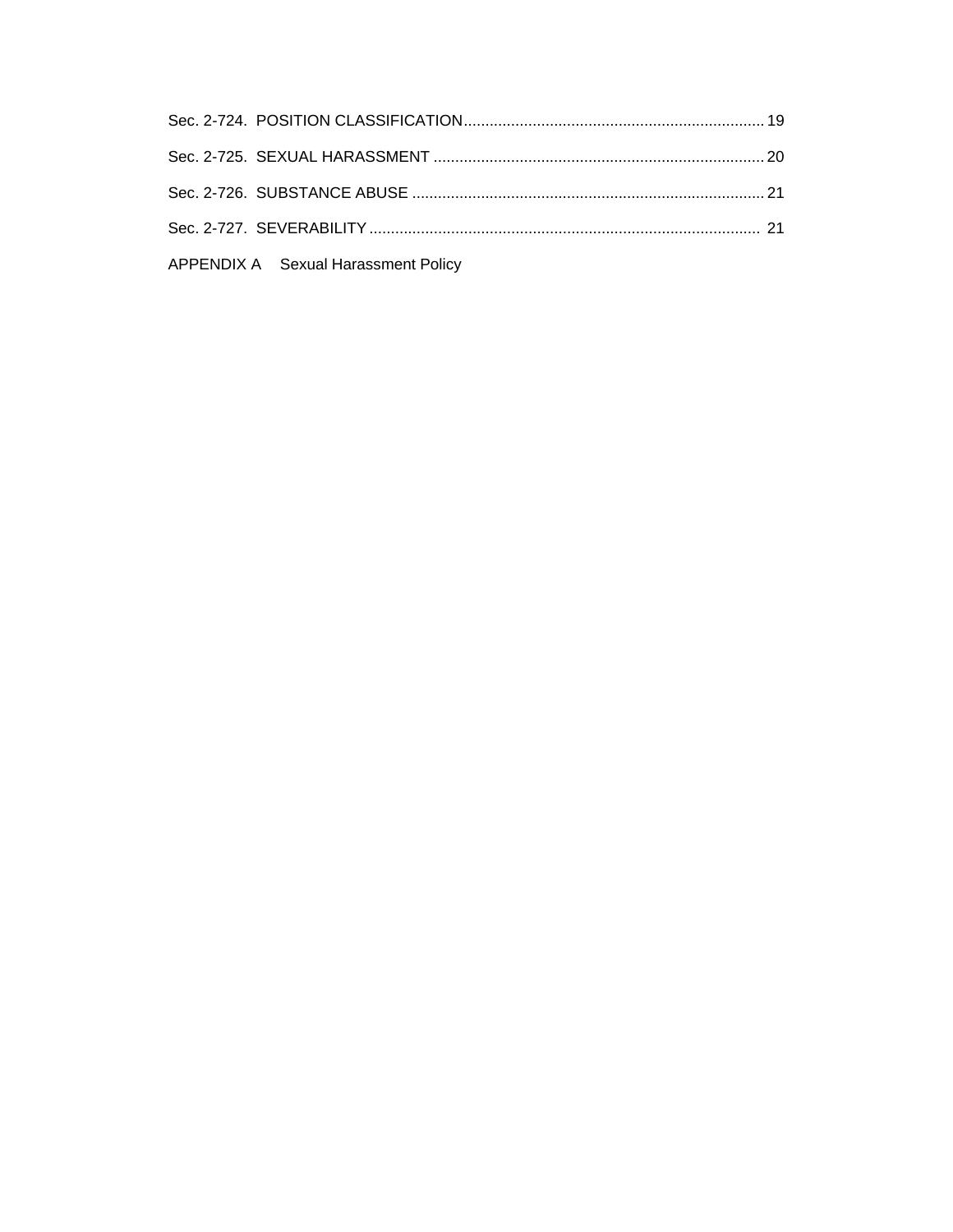### **Sec. 2-700. INTRODUCTION & TITLE.**

The personnel regulations shall be known as and may be cited as the "City of Montpelier Personnel Plan," hereinafter referred to as the "personnel plan." The personnel plan is designed to establish a clear cut, orderly and systematic method for the handling of personnel problems and matters, and is sufficiently flexible to meet changing situations and conditions from time to time to provide a thread of continuity in the operations of the City.

### **Sec. 2-701. ADMINISTRATION.**

**Responsibility**. The City Manager and department heads of the City of Montpelier shall have the basic responsibility for the administration of the personnel plan. They shall promote the personnel program and make every effort to justly consider the rights and interests of the employees consistent with the best interests of the City of Montpelier.

### **Sec. 2-702. APPLICATION & AMENDMENTS.**

- **(a) Application**. The regulations and benefits as prescribed in the personnel plan shall apply to any and all persons in the employ of the City of Montpelier with the exception of those classes of employees specifically excluded hereunder, elected officials, elected or appointed boards, committees, commissions, and employees who are members of a bargaining unit, as that term is defined in the Vermont Municipal Employee Labor Relations Act, 21 V.S.A. Chapter 22. All actions relative to the fixing of the salaries and benefits of the City Manager and the City Clerk-Treasurer shall be referred to the City Council. The salaries and wages of all personnel in salary and/or wage scales greater than Class 20 and personnel in positions designated as unclassified in Section 2-724 shall annually be fixed by the City Manager after conferring with the City Council.
- **(b) Amendments**. The City Council, upon its own motion or upon the recommendation of the City Manager, after notification to the department heads, may modify, suspend, repeal, delete sections of or add sections thereto for amending the personnel plan; and shall from time to time as the need arises, review, revise and update the plan. The City Manager may designate a committee to annually review the Personnel Plan and report its findings to the City Manager.

### **Sec. 2-703. DEFINITIONS.**

- **(a) Classified Employee**. Any person employed in a position or job listed in the classification plan.
- **(b) Department Head and/or Director**. The appointed official or other designated authority responsible for the administration and operation of a department.
- **(c) Full Time Employee.** A person employed by the City who is regularly scheduled to work forty (40) hours per week, inclusive of thirty (30) minutes break time per day, and exclusive of any overtime that may be required.
- **(d)** The scheduling of each employee's paid break time shall be at the discretion of the department head.
- **(e) Function**. The normal required or expected activity or duty of a person, department or agency.
- **(f) Job Description**. A general and/or specific written categorization of duties and responsibilities of a job within each department approved by the City Manager and subject to change from time to time at the discretion of the City Manager.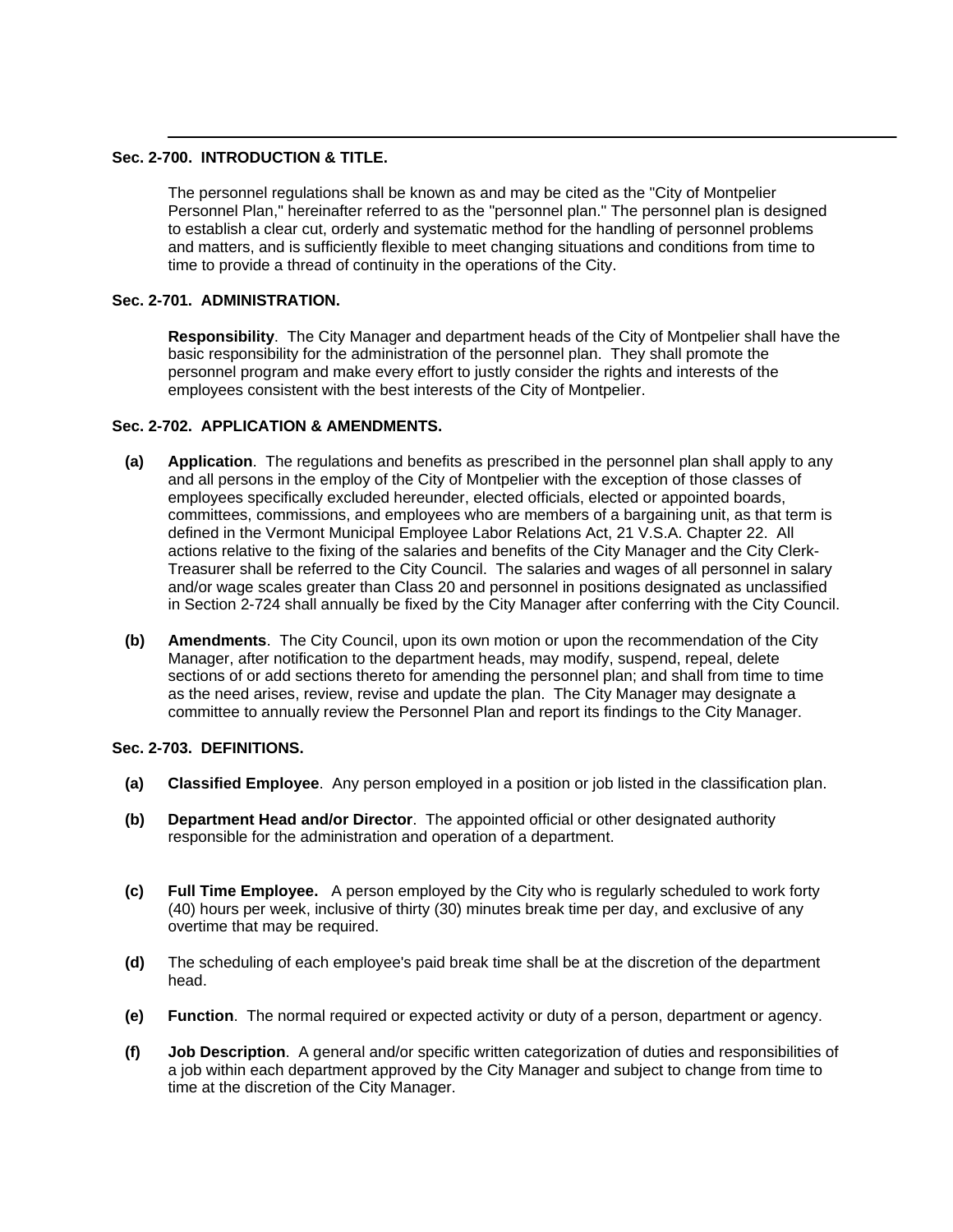- **(g) Job-Sharing**. Means a unique employment classification reserved for individuals who together share what was once a full-time, permanent position and which may one day return to such status. This arrangement is possible upon request which, with approval of the department head and City Manager if in their mutual judgment City services would either be enhanced, or at least not disadvantaged thereby. Such job sharing status may be eliminated at the discretion of the City Manager, including the necessary transfers or layoffs.
- **(h) Part-Time Employee**. A person employed by the City who is regularly scheduled to work less than forty (40**)** hours a week.
- **(i) Pecuniary Interests**. Means or refers to having any interest in matters involving money, contracts, or other things of value.
- **(j) Position Classification**. Means the arrangement of like positions, jobs, or work functions into major occupational groups, having minimum and maximum pay ranges.
- **(k) Probationary Employee**. Means a person serving in a probationary period**,** following their appointment or promotion to a regular position in the classified service.
- **( l) Probationary Period**. Means a specified period of time which a person entering upon regular employment with the City must demonstrate the ability to perform the functions of the position before attaining permanent employee status.
- **(m**) **Regular Employee**. Means a person who has successfully completed the probationary period and is employed by the City in a full-time or part-time classified job or position or in a full-time job **or** part-time position designated as unclassified in Section 2-724.
- **(n) Seasonal Employee:** Means a person employed on a seasonal or as needed basis.
- **(o) Temporary Employee**. Means a person employed by the City on a temporary basis to work in a short-term job or position.
- **(p) Temporary Reclassification**. Means a temporary change in the classification of a classified position upon discretion of the department head and City Manager.
- **(q) Unclassified Employees**. A person who is employed in a position or job not listed in the classification plan.
- **(r) Off Payroll**: An employee who is neither actually at work, nor in paid leave status.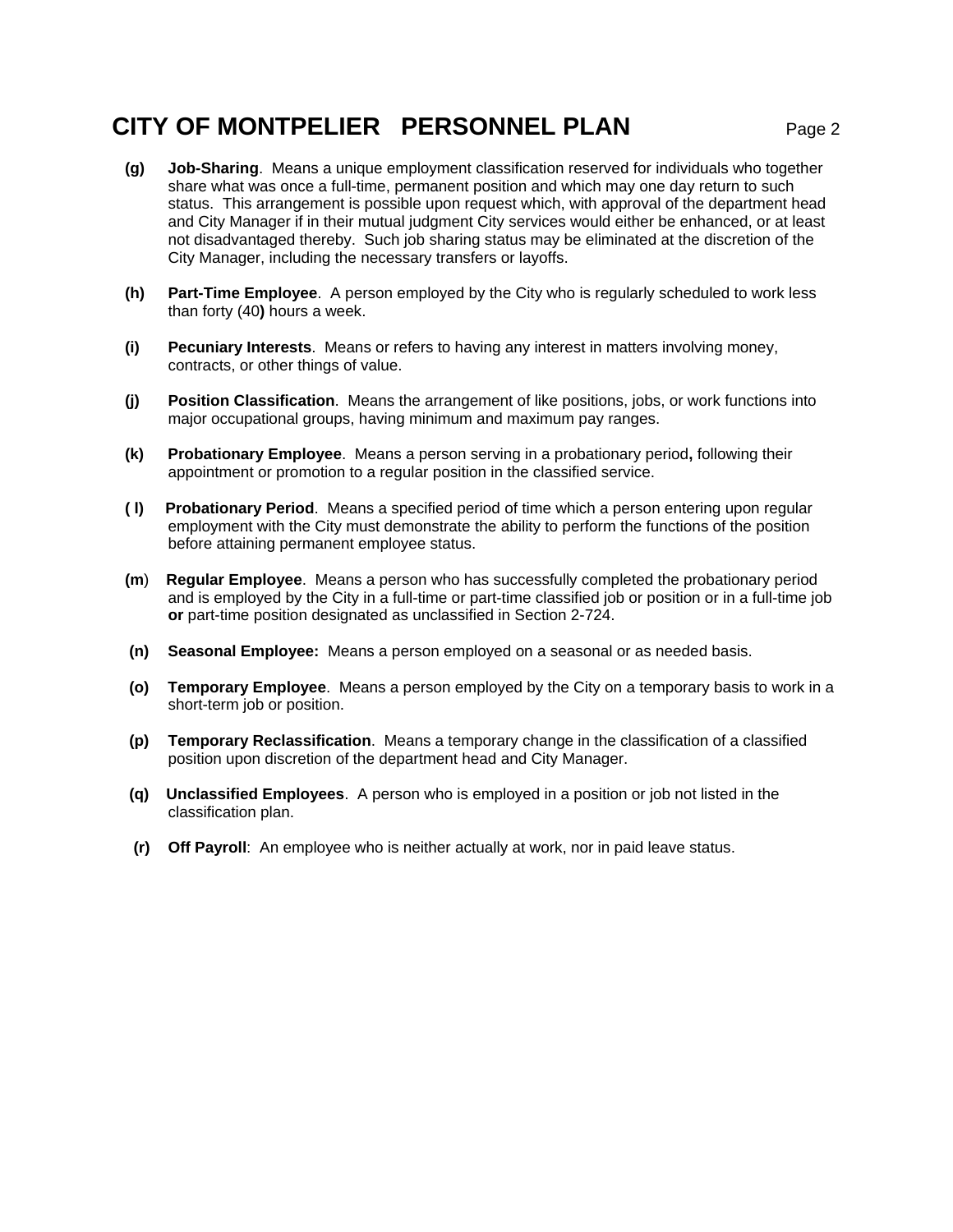### **Sec. 2-704. RESERVE**

### **Sec. 2-705. GENERAL PROVISIONS**.

- **(a) Purpose**. It is the purpose of the personnel plan that through the equitable administration of the program, just consideration shall be given the rights and interests of City employees consistent with the best interests of the City of Montpelier.
- **(b) Contents of Personnel Plan**. Included in this personnel plan are provisions dealing with employment, employee selection, in-service training, promotions, disciplinary action, appeal procedures, grievances, departmental transfers, layoffs and recall, vacations, leaves of absence, sick leave, paid holidays, termination of employment, employee organizations, public conduct of employees, employee development, fringe benefits, job classification, job descriptions, pay plan, and other miscellaneous items relative to the administration of personnel.
- **(c) Regular and Probationary Part-time Employees Who Have a Work Week of at least Twenty (20) Hours But Less Than Thirty (30) Hours**. Employees under this category who have a work week of at least twenty (20) hours but less than thirty (30) hours shall receive holiday pay, sick leave, vacation days and leaves of absence with pay on a prorated basis measured by the ratio of the part-time employee's regular work schedule bears to a forty (40) hour work week.
- **(d) Regular and Probationary Part-time Employees Who Have a Work Week of Thirty (30) Hours but Less than Forty (40) Hours.:** Employees under this category who are regularly scheduled to work at least thirty (30) hours but less than forty (40) hours are eligible to participate in the insurance programs offered by the City on the same basis as regular full time employees. Regular employees scheduled to work at least twenty (20) hours, but less than thirty (30) hours a week are eligible to participate in the insurance programs offered by the City, but the City's contribution to the cost of premiums shall be prorated based on the ratio between the part time employee's regular work schedule and a forty (40) hour week.
- **(e) Excluded Employees**. Individuals who have been employed on a seasonal or as-needed basis shall be excluded from coverage under the Personnel Plan and shall not be entitled to any rights or benefits contained in the Personnel Plan, except to the extent required by applicable law. Provided, however, that such employees shall have the right to present grievances, except grievances relating to discipline or discharge, in accordance with Section 2-720 and shall be covered by the provisions of the Personnel Plan relating to non-discrimination and sexual harassments. Temporary employees may be granted some or all benefits at the discretion of the City Manager if it is in the best interest of the City to do so within the limits of the annual budget or City Council amended budget.
- **(f) Budget Limitations**. Except when specific actions are taken, during the course of the fiscal year, in accordance with the provisions of this Personnel Plan, salaries and wages for all positions, shall be in accordance with the amounts appropriated in the budget for the fiscal year.
- **(g) Job Sharing**. Employees in a job sharing arrangement shall divide all benefits previously permitted to the regular employee, who is now authorized to convert to job sharing as stipulated elsewhere in this plan, on a prorated basis measured by the ratio that the average number of hours in their work week bears to a forty (40) hour work week, as the two newly-created job sharing employees mutually request. If the employees cannot agree on the division of benefits, the City Manager may allocate benefits between them in accordance with the principles of the Personnel Plan.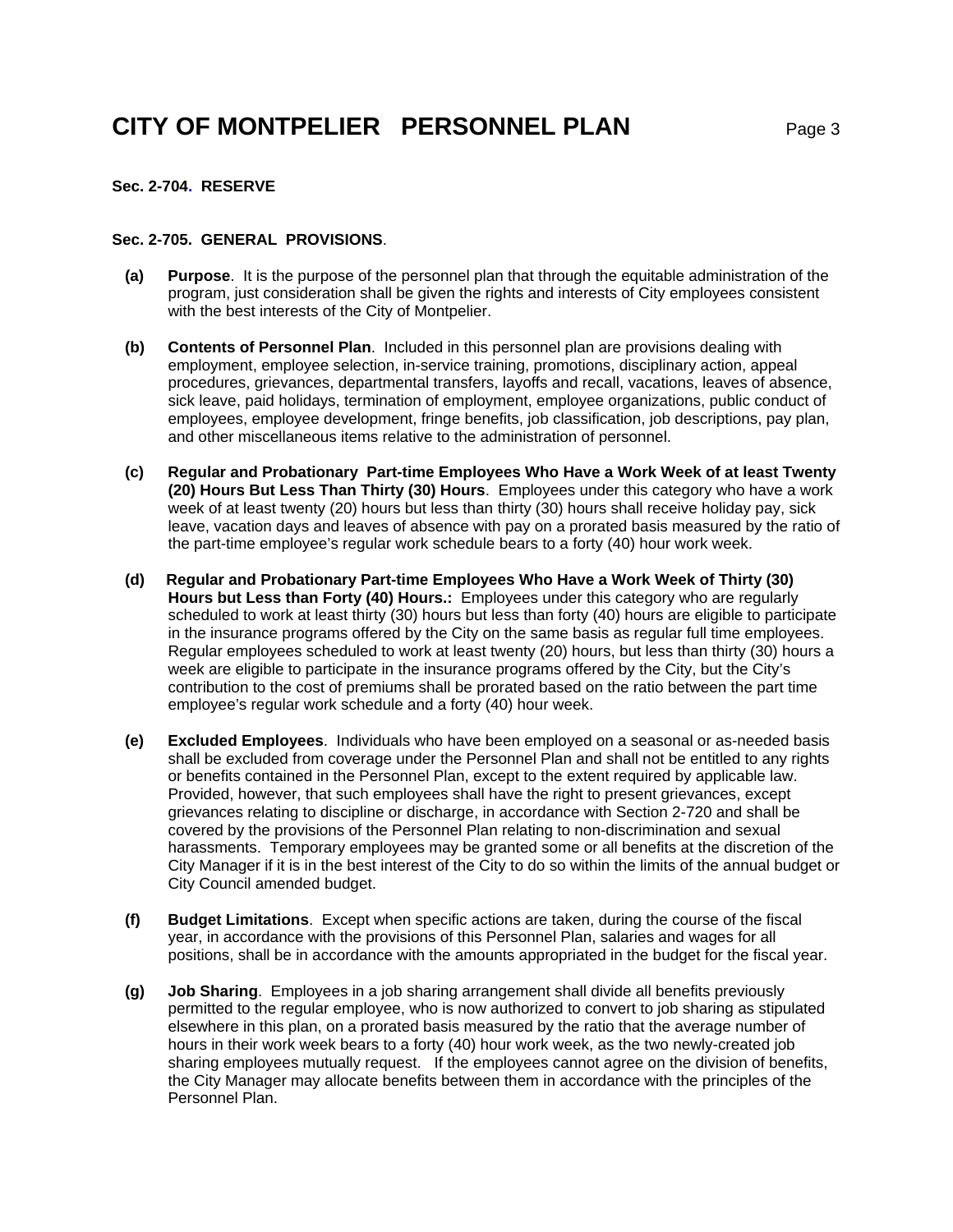**(h) Temporary Change of Status.** An employee may request a temporary change of status from regular full-time to part-time status. The granting and duration of temporary change of status will be approved and determined by the City Manager upon recommendation of the appropriate department head. The duration of the temporary change of status shall be no more than six months, at which time it shall be reviewed and may be extended. Any regular employee granted a temporary reclassification shall, upon return to regular full-time status, be entitled to all benefits available to regular employees and shall retain his/her level of seniority.

### **Sec. 2-706. EMPLOYMENT PROVISIONS.**

- **(a) Procedure for Employment**. Recruitment procedures for employment with the City of Montpelier shall be determined by the City Manager and may include, but are not limited to, any of the following: job advertisement, including media advertisements, employment agencies, written or oral examinations, financial background checks, criminal history check, fitness test, physical examinations and psychological examinations.
- **(b) Applications for Employment**. Applicants for employment with the City of Montpelier shall file a written application with the department in which they are interested or with the office of the City Manager on forms provided for this purpose.
- **(c) Vacancies**. When a vacancy occurs in any department, the department head shall notify the City Manager of the vacancy by written memorandum briefly explaining the nature of the vacancy.
- **(d) Scope of Examination**. The type and scope of written and oral examinations shall be selected by the City Manager or, in cases the City Manager deems appropriate, selected by the department head and approved by the City Manager based upon the characteristics of the job opening and shall be practical in nature. The examinations may be given by the City Manager or by a person, persons or agency designated by the City Manager.

## **(e) Special Requirements For Employment**.

 **(1) General Age Limitation**. Eighteen (18) years of age shall be the minimum age allowed for regular employment with the City of Montpelier. Sixteen (16) years of age shall be the minimum age allowed for seasonal employment.

 **(2) Physical or Medical Examination Required**. Any person who has been offered a position of employment with the City of Montpelier may, prior to the commencement of employment, be required to undergo a fitness test, medical and/or psychological examination from a City designated physician at the expense of the City of Montpelier. All such medical records will remain the property of the City of Montpelier. The results of the medical examination will be furnished to the applicant upon written request. The City's job offer to the applicant shall be contingent on the results of the fitness test, medical and psychological examinations.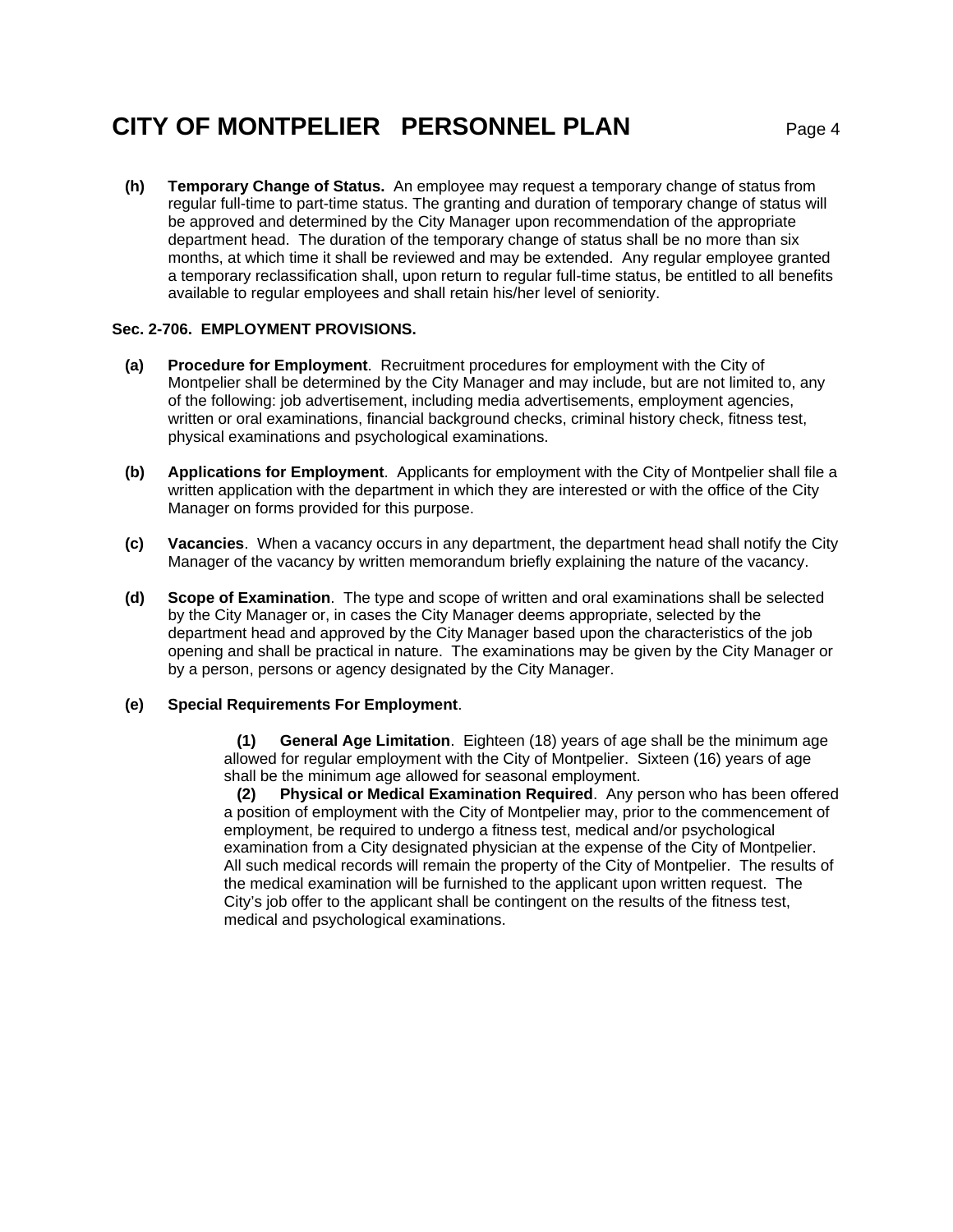- **(f) Probationary Period**. Any person entering upon regular employment with the City of Montpelier shall be employed on a probationary basis which shall be a minimum of six (6) months to a maximum of twelve (12) months. The probation period is a working test period during which the employee may be dismissed at the discretion of the City. The determination of the length of the probationary period after the initial (6) months minimum, shall be made by the department head or by the City Manager in cases deemed appropriate by the City Manager. The employee shall be notified in writing of the termination or extension of the probationary period. If said determination is made by a department head, the department head shall notify the City Manager in writing of the termination or extension of the probationary period. The employee shall remain in probationary status until such time as the employee has been notified in writing of the termination, successful or unsuccessful, of the probationary period. Probationary status employees shall be paid at the rate of pay established for that position. An employee may be discharged from employment during the employee's probationary period by the department head or the City Manager without the benefit of notice or hearing as provided in Section 2-719 or any other section of this Personnel Plan.
- **(g) Discrimination**. The City shall not discriminate against any applicant or employee in a manner which would violate any applicable laws because of race, religion, creed, color, ancestry, national origin, age, sex, sexual orientation, place of birth, political affiliation or handicap. The provisions of this policy prohibiting discrimination shall not be construed to change the definition of family or dependent in any employee benefit plan.
- **(h) Equal Opportunity**. The City of Montpelier is an equal opportunity employer in accordance with the federal and state statutes pertaining to civil rights.
- **(i) Residency Requirement**. All employees of the City of Montpelier holding unclassified positions are required as a condition of their continued employment with the City to reside within the City limits of Montpelier. Any employee appointed to one of these positions will move into the City within six (6) months of the employee's appointment. City employees holding unclassified positions and residing outside the City limits on the date of adoption of this amended Personnel Plan, shall be exempt from the foregoing, with respect to the employee's present position. The City Manager may make reasonable individual exemptions due to hardship conditions.
- **(j) Employee Personnel File**. The City shall keep a central personnel file for each employee. Supervisors may keep working files.

With the exception of material that is confidential or privileged under law, information provided to the City with the specific request that it remain confidential, and pre-employment information, an employee, upon appropriate request, may inspect the employee's own personnel file during working hours. A representative of the City will be present when an employee reviews their file.

## **Sec. 2-707. EMPLOYEE DEVELOPMENT.**

 **(a) In-service Training**. The employees of the City of Montpelier shall be eligible to participate in service training program**s** developed or sponsored by the City or other public agency to further their proficiency in their respective jobs or positions to the extent required by their supervisor**.**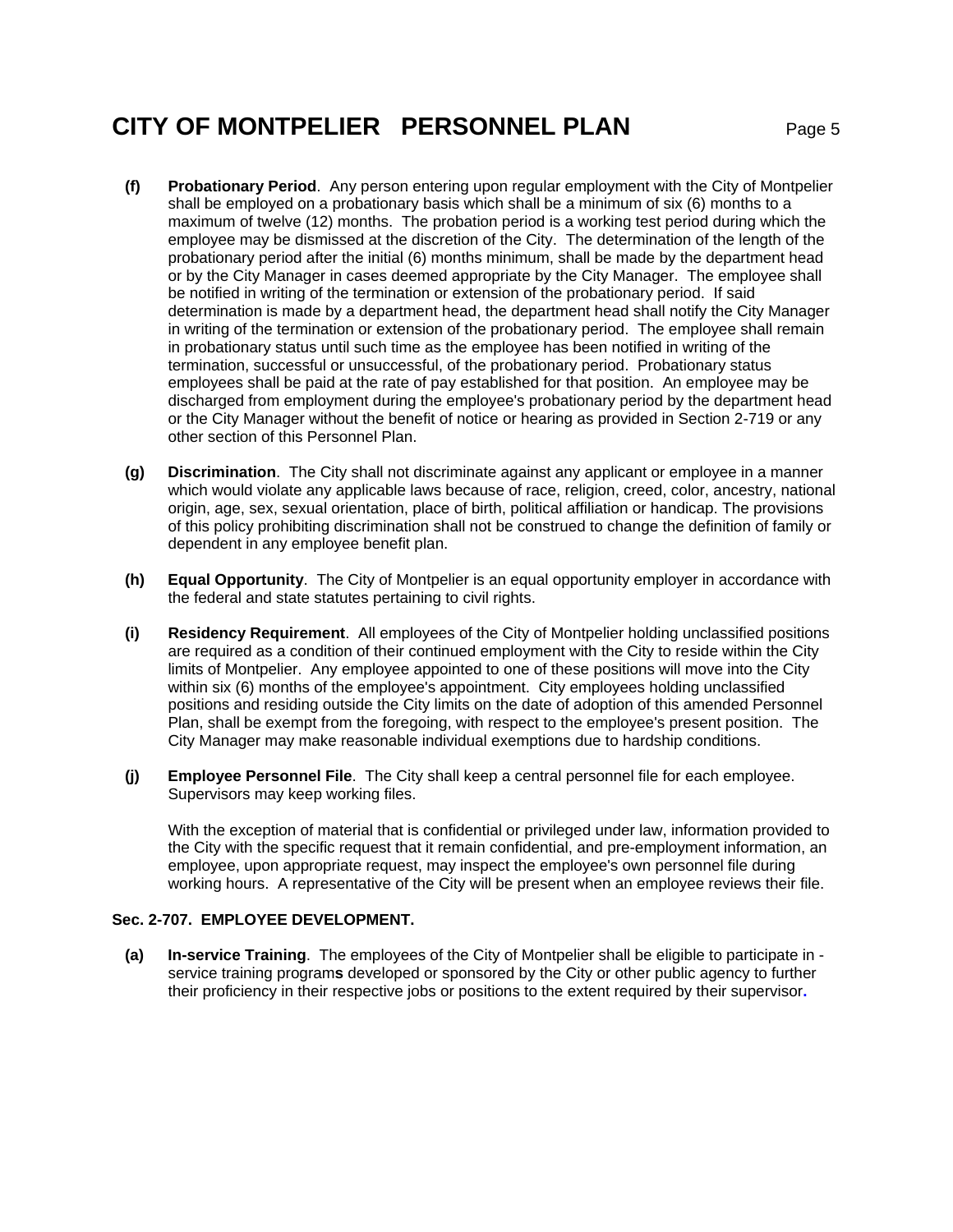- **(b) Training Fostered and Promoted**. The City Manager in cooperation with department heads shall strive to foster- and promote in-service training programs for municipal employees for the purpose of equipping employees to better perform their jobs which will result in improved efficiency and quality of service to the City, and assist the employees to equip themselves for advancement in their respective jobs and positions.
- **(c) Program Development**. In-service training programs shall be developed by the City Manager in cooperation with department heads and other agencies and shall be allowed in accordance with the provisions of the annual budget.
- **(d) Records**. A record of each in-service training program, school, or conference attended and satisfactorily completed by an employee, shall be kept as part of the employee's personnel record. Such accomplishments by employees shall be given consideration in departmental promotions and merit pay increases.

### **Sec. 2-708. EMPLOYMENT ORGANIZATIONS.**

The employees of the City of Montpelier who are municipal employees as that term is defined in the Municipal Labor Relations Act, 21 V.S.A. Chapter 22, are subject to said act and shall have the rights set forth therein.

### **Sec. 2-709. EMPLOYEE CONDUCT.**

- **(a) Outside Employment**. It is difficult for any person to properly and efficiently serve more than one full-time employer. A regular city employee shall provide the City Manager with written notice of any outside employment. If, in the opinion of the City Manager, secondary employment interferes with an employee's performance of duties, the City Manager shall give written notice to the employee, requiring the employee to cease or modify such employment. If the employee refuses to do so, the City Manager may take such actions as is deemed appropriate**,** including, but not limited to, termination of employment with the City of Montpelier.
- **(b) Pecuniary Interests**. No employee of the City shall have any financial interest in or profit from any contract, service, purchase, sale, or work performed by the City, nor shall any employee solicit, receive, or agree to receive any compensation, gift, reward, or gratuity from any source except the City of Montpelier for any matter or proceeding connected with or related to the duties of such employee unless otherwise provided for by law. Any employee who is aware of a conflict or potential conflict must notify the City Manager immediately.
- **(c) Duties and Responsibilities**. Every employee shall fulfill to the best of the employees ability all duties and responsibilities of the employee's position. Each employee shall, during working hours, be subject to such other laws, rules and regulations that pertain thereto, and the employee shall devote full time, attention and efforts to the employee's office and employment. The employee shall not use the employee's position to secure special privileges or exemptions for individual personal gain or benefit to others. The employee shall not use City property or equipment for the employee's private use or for use other than that which serves the public interest.
- **(d) Confidential Information**. An employee shall not disclose confidential information gained by reason of the employee's official position except as authorized or required by law, nor shall the employee otherwise use such information for the employee's personal gain or benefit.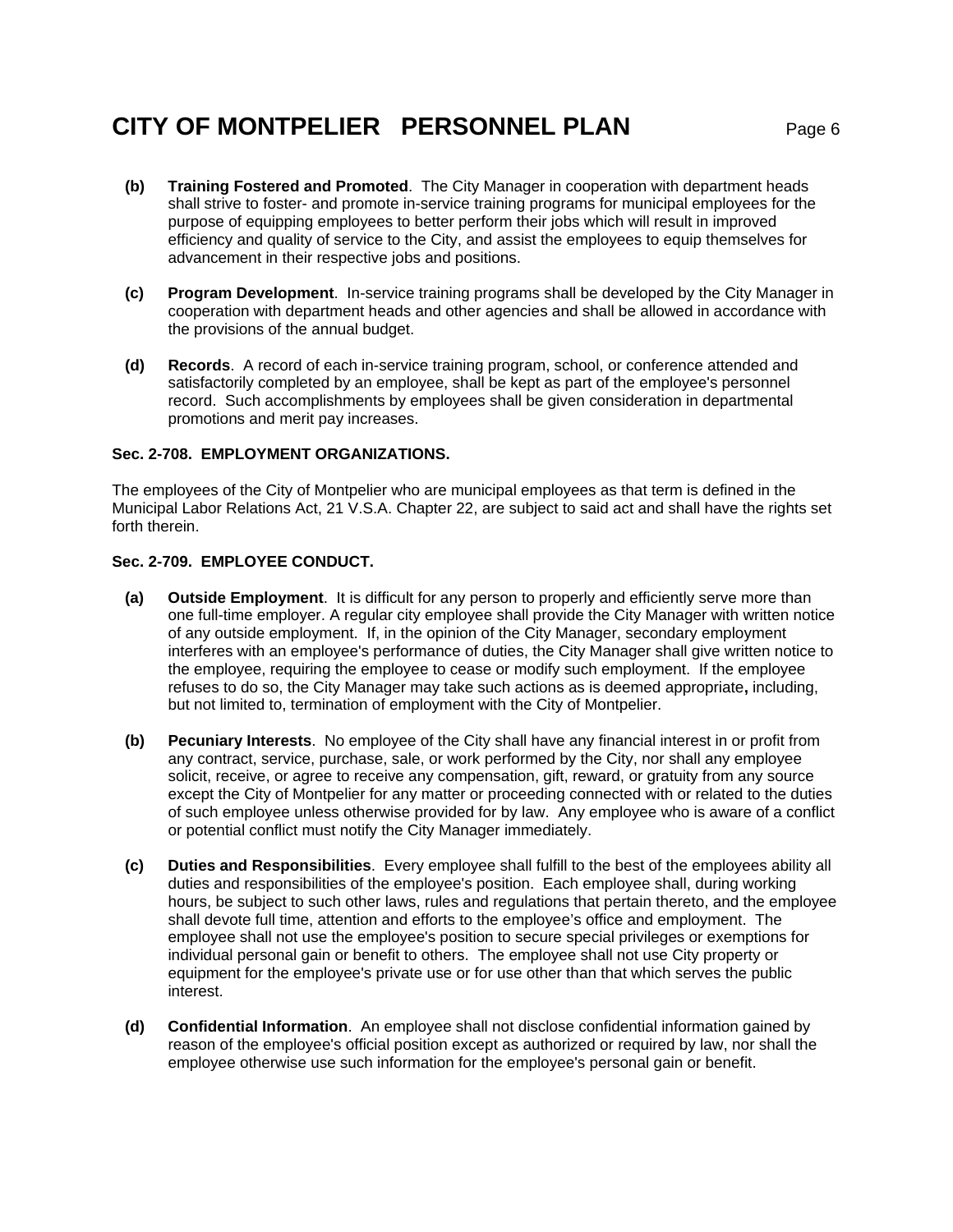**(e) Political Office**. City of Montpelier employees are subject to the restrictions of the federal Hatch Act because the City of Montpelier has programs financed in whole or in part by loans or grants made by the United States or a federal agency. Under the Hatch Act, covered employees may not be candidates for public office in a partisan election or use official authority or influence to interfere with or affect the results of an election or nomination. Covered employees may not directly or indirectly solicit contributions from subordinates in support of a political party or candidate. However, this rule is not to be construed as restricting the rights of the employees to exercise their voting franchise or from becoming or continuing to be members of any political party.

### **Sec. 2-710. WORK WEEK AND OVERTIME.**

- **(a) Work Week**. The basic work week for regular employees in full-time classified jobs or positions shall be forty (40) hours, beginning on Tuesday and ending the following Monday, to coincide with the Payroll schedule. The basic work week for all other employees shall be set by the City Manager. The first day of an employee's work week during the pay period shall not be changed or altered for the purpose of avoiding the payment of overtime.
- **(b) Overtime**. All hourly employees shall receive time and one-half their basic hourly rate for assigned or approved hours worked in excess of forty (40) hours per work week. Sick leave, vacations and paid holidays shall be counted as time worked for the purpose of computing overtime. In addition, Department Heads or the City Manager may approve overtime rates of pay for employees who work outside their regular work hours but have not exceeded the forty (40) hours of actual work in the week. At the sole discretion of the supervisor or Department Head regular hourly employees may elect to accrue and use compensatory time in lieu of overtime pay to the extent allowed by law at the rate of one and one-half hours for each hour worked in excess of the forty (40) hour work week upon approval of the department head. Salaried employees shall not be entitled to overtime pay but may, upon the approval of the immediate supervisor and the City Manager, take compensatory time off on an hour for hour basis. Employees may not accumulate more than forty (40) hours compensatory time without prior approval of the City Manager. Accumulated compensatory time of salaried employees shall not represent an encumbrance upon the City of Montpelier; if the time is not taken, it is not compensable.

## **Sec. 2-711. PROMOTIONS.**

- **(a) Basis for Promotion**. Promotions to fill vacancies in positions of greater responsibility shall be based on the employee's ability and qualifications, past work performance, seniority, achievements in training programs, and employee initiative.
- **(b) Manager to be Notified of Vacancy**. The department head of each department shall notify the City Manager by written memorandum of any vacancy existing or soon to exist within that department.
- **(c) Notice of Vacancy**. When a vacancy exists in a position of greater responsibility within any department, the employees of the respective departments' shall be apprised of the vacancy by the department head or City Manager by written notice posted in a conspicuous place with the department. Other City employees shall be apprised of the vacancy by written notice posted in a conspicuous place in City Hall.
- **(d) Examination May Be Required**. The department head, subject to the approval of the City Manager, shall determine whether an examination is required to fill a vacancy in any department.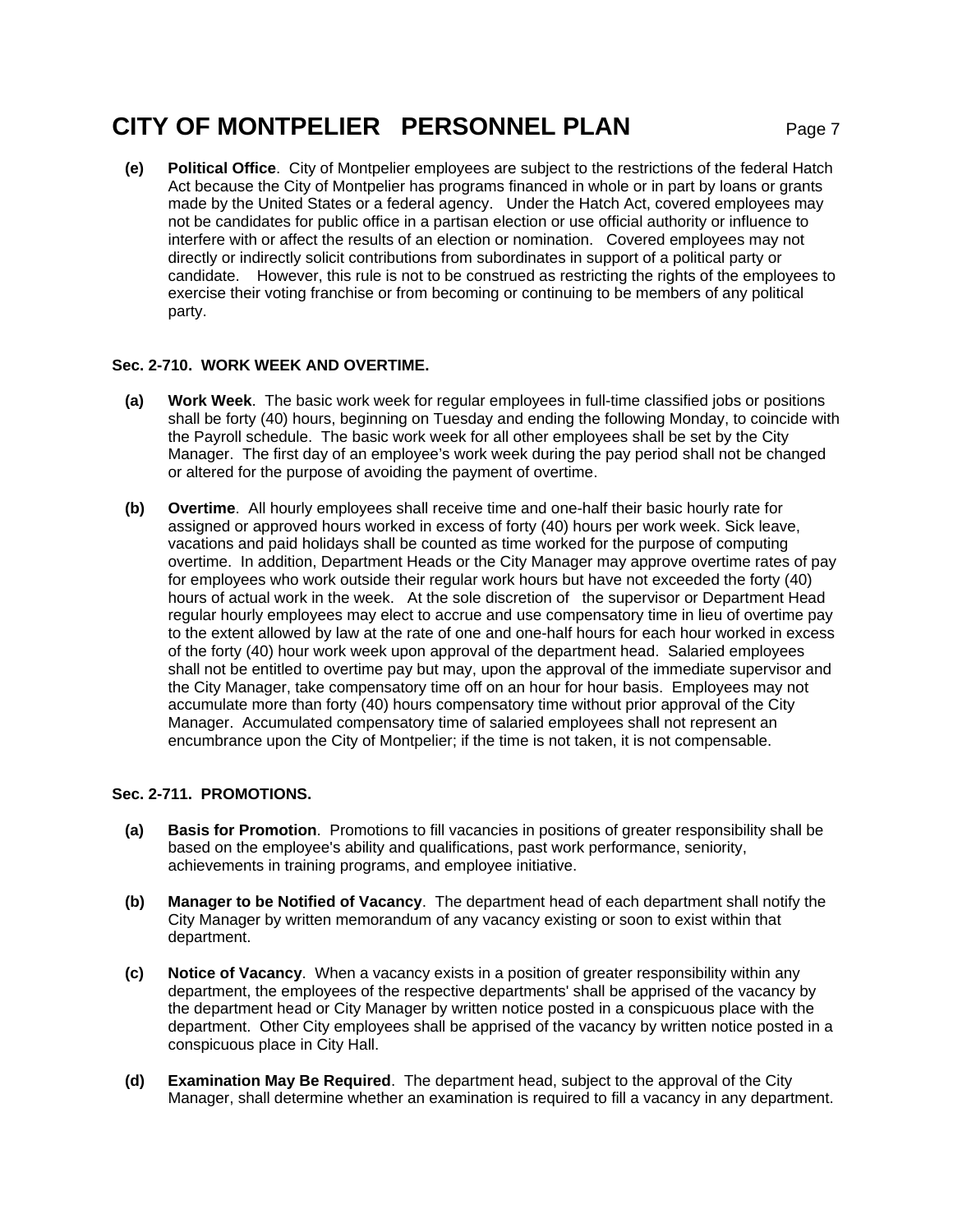In the event examinations are required to select candidates for promotion, the examination material and examiner shall be selected by the department head and approved by the City Manager. Such examinations may be either in writing or oral, or both, and upon such matters as will fairly test the knowledge of the applicant for the requirements of the position to be held. The department head, upon prior written approval of the City Manager, may require psychological examinations or polygraph examinations, or both**,** in the manner and to the extent allowed by applicable state of federal statutes. In cases deemed to be appropriate by the City Manager, the City Manager shall determine the requirement, type and scope of examinations to fill a vacancy in any department.

- **(e) Preference for Promotion**. Insofar as practical and consistent with the best interests of the City of Montpelier, preference for promotion within any department may be given to employees within that department excepting the position of department head or director which shall be open generally to all qualified applicants.
- **(f) Promotional Probationary Period**. Any employee selected for promotional advancement within classified positions shall serve a promotional probationary period of no less than six (6) months nor more than twelve (12) months. The length of such promotional probationary period shall be specified in writing by the department head or by the City Manager in cases deemed to be appropriate by the City Manager. The employee shall be notified in writing of the termination, successful or unsuccessful, of the probationary period. The employee shall remain on probation until notified in writing of the termination of the probationary period. Upon promotion, the employee shall be reclassified in the new position and assume the duties and compensation of that position. In the event the employee should not successfully complete the 'probationary period, that employee may, at the discretion of the City Manager, revert back to the last regular classified position at the employee's pay step in that position at the time of the employee's selection for promotion, may be placed in any other vacancy for which the employee is qualified, or may be dismissed from employment.

### **Sec. 2-712. VACATIONS.**

 **(a) Entitlement**. Effective January 1, 1985, each regular employee shall accrue vacation days with pay as follows:

> **1.** A new employee shall not accumulate nor use vacation days during the first six months' employment.

 **2.** An employee shall be credited with six vacation days upon completion of the employees first six months of continuous employment.

 **3.** An employee with more than six months but fewer than seven years of continuous employment shall accrue vacation days at the rate of one day per completed calendar month of employment. Total accumulation may not exceed thirty (30) days.

 **4.** An employee with seven or more years, but fewer than fourteen years of continuous employment, shall accrue vacation days at the rate of one and one-half days, per completed calendar month of employment. Total accumulation may not exceed thirty-five (35) days.

 **5.** An employee with fourteen or more years of continuous employment shall accrue vacation days at the rate of two days per calendar month of employment. Total accumulation may not exceed forty (40) days.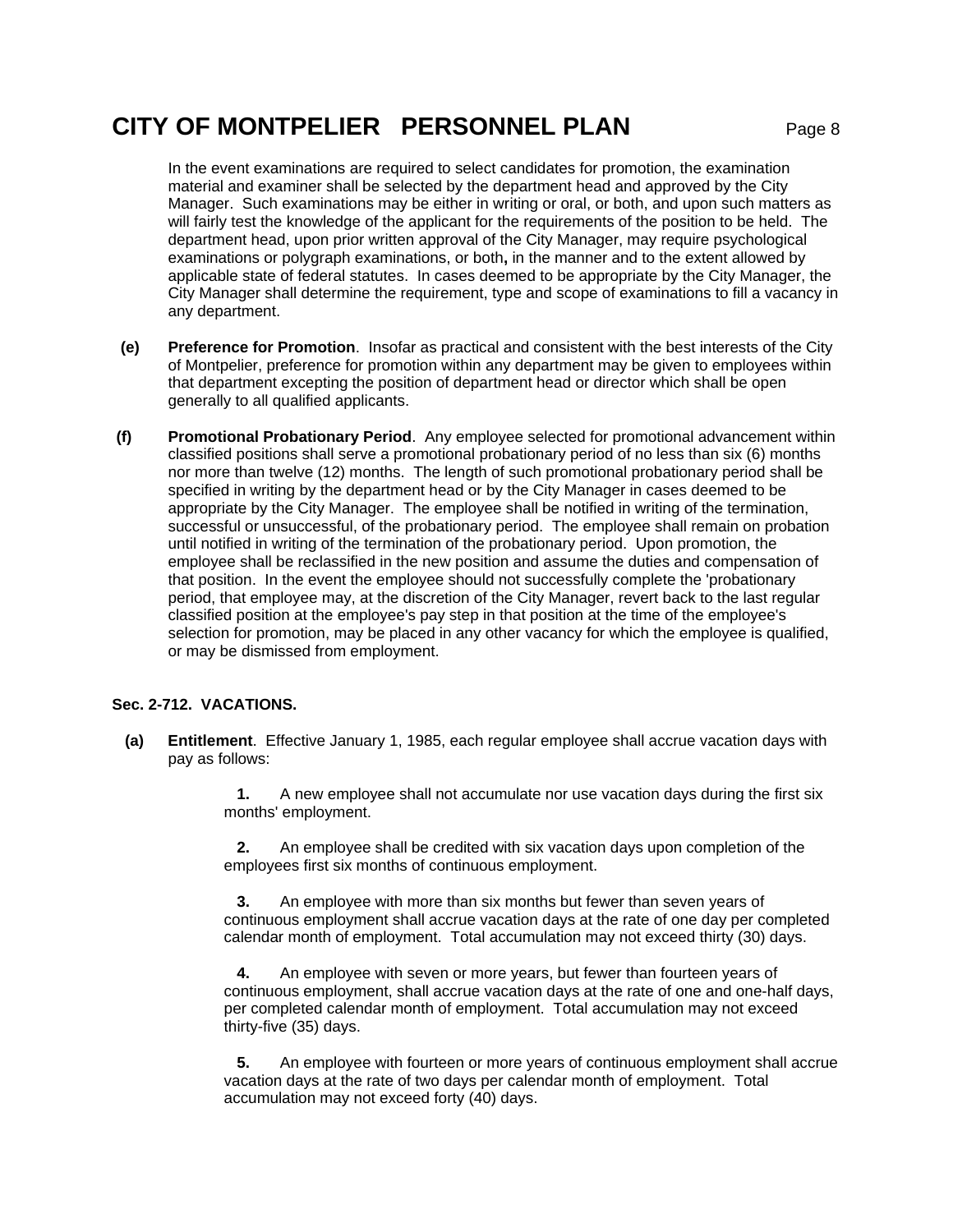**7**. Re-employment. Except in the instance of lay-off, an employee rehired by the City shall not receive credit for prior City employment in establishing the employee's rate of vacation day accrual. An employee re-employed within two years**,** after lay-off shall receive credit for prior City employment in establishing the employee's rate of vacation day accrual but shall not accrue vacation days for the period during which the employee was not on the payroll.

 **8.** Absent without pay. An employee who is on unpaid leave or off payroll for six or more days during any month shall not accrue vacation days for that month. This does not apply to the employee whose absence is covered under Family Medical Leave, Workman's Comp, or Short-term Disability. An employee whose absence is not approved or excused shall also be subject to disciplinary action.

 **9**. Adverse Weather Conditions. An employee who is not able to report to work or on request leaves work early due to storm conditions or impassable roads shall have this absence charged first to accumulated compensatory time, if the employee so elects, or if the employee does not elect to use compensatory time or has no accumulated compensatory time, then the absence shall be charged to vacation time.

- **(b) Working Vacation Disallowed**. Vacations with pay are intended as a period of rest and relaxation, and no employee shall be allowed to work for the City during the employee's vacation to receive extra pay.
- **(c) Vacation Scheduling**. Vacation scheduling is the exclusive prerogative of the department heads for their subordinates. Leave must be requested in advance by the employee and is subject to approval by the department head. Vacation days shall not be advanced for use prior to their being earned.
- **(d) Vacation Pay Upon Termination**. Upon separation from the employ of the City of Montpelier, the employee shall be entitled to pay for any accrued vacation time which remains unused**,**  subject to the accrual limits set forth herein.
- **(e) Vacation Pay in Case of Death**. If an employee dies when in the employ of the City of Montpelier, the employee's accrued vacation time, earned wages, and any other fringe benefits due the employee in effect at that time, shall be paid as follows:

 **1.** To a beneficiary whose name has been filed by the employee with the office of the City Treasurer.

**2.** If no beneficiary is named, then to the surviving spouse.

 **3.** If no beneficiary is designated and the employee is not survived by a spouse, then to the estate of the deceased employee.

- **(f) Total Accumulation**. Employees may accrue vacation days in excess of the limits set forth in Section 2-712(a) upon written permission of the City Manager.
- **(g) Vacation Day**. A vacation day shall not exceed eight (8) hours.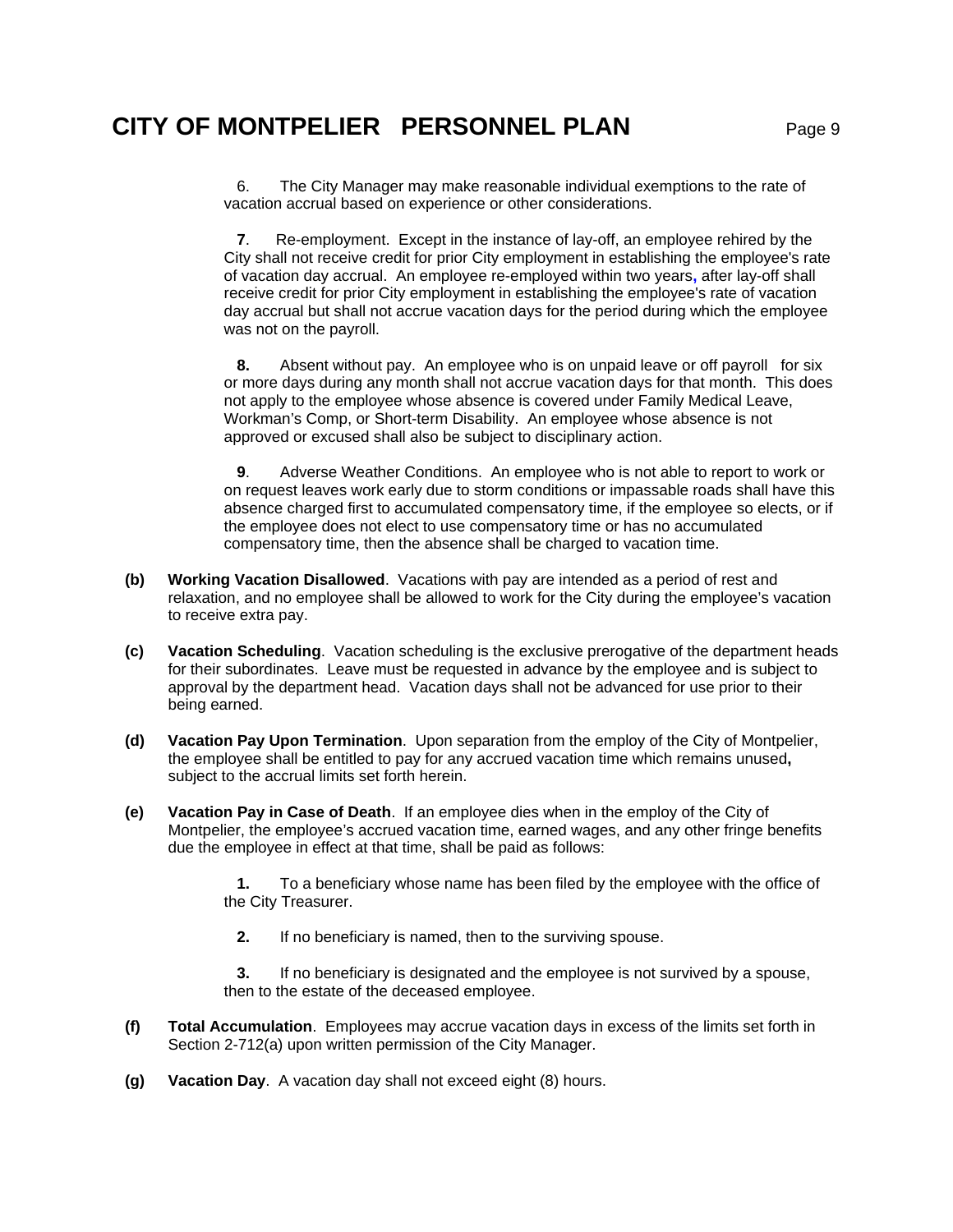#### **Sec. 2-713. PAID HOLIDAYS.**

 **(a) Official Legal Holidays**. The official paid legal holidays of the City of Montpelier are hereby established as follows:

> New Year's Day January 1<br>Martin Luther King Jr. Day 3<sup>rd</sup> Monday in January Martin Luther King Jr. Day President's Day 3rd Monday in February Memorial Day **Last Monday in May**  Independence Day July 4 Columbus Day 2nd Monday in October Veterans' Day **November 11** Christmas Day December 25

Labor Day 1st Monday in September Thanksgiving Day 4th Thursday in November

- **(b) Entitlement**. Each regular and probationary employee of the City of Montpelier shall be entitled to receive holiday pay, up to a maximum of eight (8) hours, for each official legal holiday, as herein established, computed on the regular base pay rate of the employee.
- **(c) Working a Holiday**.

In the event that the City Manager or a Department Head requires an employee to work on any of the scheduled holidays, the employee shall be paid their holiday pay plus time and one-half for all hours worked; or the employee may elect to be paid their holiday pay plus be credited compensatory time at the rate of one and one-half hours for each hour worked.

- **(d) If Holiday Falls During Vacation Period**. If an employee takes the employee's earned vacation during a period which includes an official legal holiday, the employee shall not be charged a vacation day for that holiday.
- **(e) If a Holiday Falls on a Weekend**. If any holiday falls on a Sunday, the following Monday shall be considered the holiday. If a holiday falls on a Saturday, the preceding Friday shall be considered the holiday.
- **(f) Work Requirement**. In order to be eligible for holiday pay, the employee must work the last regular work day prior to an official legal holiday and the first regular work day following an official legal holiday unless the employee is on authorized paid leave of absence.
- **(g) Optional Holidays**. Each regular and probationary employee shall be eligible to receive pay for two (2) optional holidays, up to a maximum of eight (8) hours each, during each calendar year computed on the regular base pay rate of the employee. The employee shall request and receive prior approval from the department head for the date of the optional holiday. In the case of new employees, each employee shall be eligible to receive one optional holiday during the employee's first calendar year of employment after the employee has served six (6) months and following the successful completion of the probationary period. Optional holidays shall be taken as one full work day in length. Optional holidays are non-cumulative and shall not be carried into succeeding years.
- **(h) Administrative Leave**. Subject to the operating needs of any department, leave without loss of pay may be granted to regular and probationary employees on the day after Thanksgiving Day. Such day shall not be considered a holiday under this article. Employees who are scheduled to work on that day will get up to eight hours compensatory time off in addition to their regular pay**.**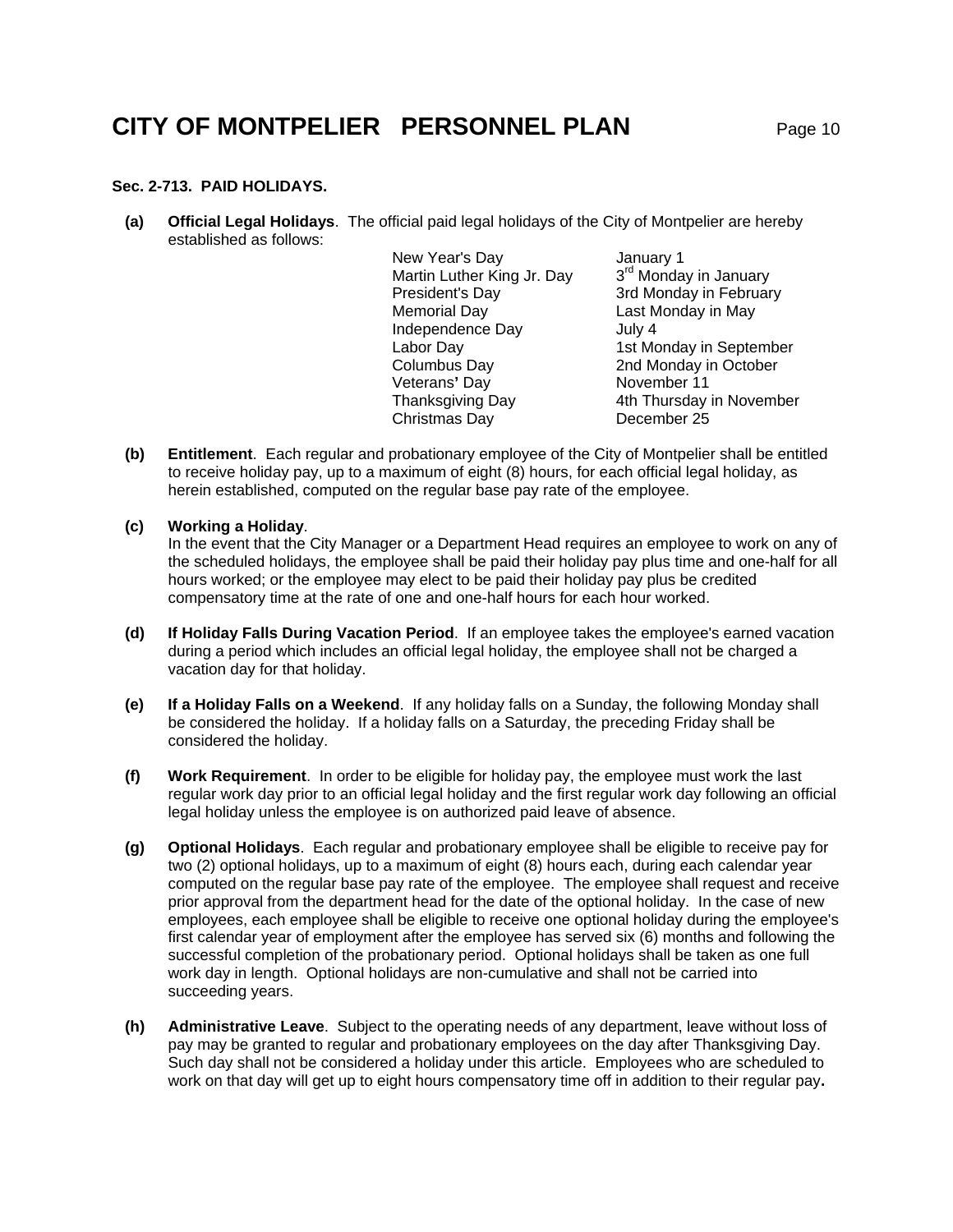Employees who have that day as a regularly scheduled day off, and do not work, shall receive their regular pay.

### **Sec. 2-714. SICK LEAVE.**

- **(a) Privilege, Not a Right**. The employees of the City of Montpelier are hereby advised that sick leave is not to be considered a right of the employee, but is a privilege granted by the City. Any employee who develops a pattern of sick leave or abuses the sick leave program may be denied sick leave compensation and be subject to disciplinary action.
- **(b) Basis for Sick Leave Credit**. Each regular and probationary employee may earn one (1) working day per full month of employment to use as sick leave. Earned sick leave shall be with pay computed at the regular base pay rate of the employee.
- **(c) Sick Leave to Accumulate**. Each regular and probationary employee may accumulate earned sick leave on the basis of one (1) working day per full month of employment. An employee who is off payroll or on unpaid leave for six or more days during any month shall not accrue sick days for that month. This does not apply to the employee whose absence is covered under Family Medical Leave, Workman's Comp, or Short-term Disability. Total accumulation may not exceed nine hundred sixty (960) hours. Employees with accumulated sick leave in excess of nine hundred sixty (960) hours as of July 1, 2007, will continue to accumulate sick leave and shall not be subject to the nine hundred sixty (960) hours maximum.
- **(d) Unused Sick Leave**. Unused sick leave may accumulate from year to year up to the total accumulation amount allowed (960 hours) except as noted in Sec. 2-714 (c).
- **(e) Sick Leave Accumulation Incentives**. Each fiscal year, commencing July 1, 1989, regular employees who experiences no loss of work days as defined below due to illness, disability or for any reason chargeable to sick leave, shall be granted a bonus payable on the second regular payday of July, commencing July, 1990, as follows: Less than 8 hours (\$200); Less than 16 hours (\$100); Less than 24 hours (\$50).

### **(f) Requirements and Conditions**.

- **1.** The granting of sick leave with pay shall be allowed in cases of actual sickness, hospitalization or disability of the employee. A physician's certificate may be required from the employee to entitle the employee to pay.
- **2.** The employee may use up to five (5) of his/her sick days per year for an illness of the employee's child, stepchild, or ward who lives with the employee, foster child, parent, spouse/civil union partner, or parent of the employee's spouse/civil union partner. This shall not be construed to limit the ability to use sick leave for the serious illness of a family member as provided under the federal and state statutes relating to family and medical leave.
- **(g) Notification**. In order to be eligible for paid sick leave, the employee shall notify the department head, when possible**,** at least twenty-four (24) hours prior to hospitalization or home confinement for medical reasons upon instructions from a physician. In the event that sickness, hospitalization or disability occurs so as to prevent the employee from notifying the employee's department head in advance, the employee shall cause notification to be sent to the department head within two (2) hours after the time set for reporting for the employee's regular duties.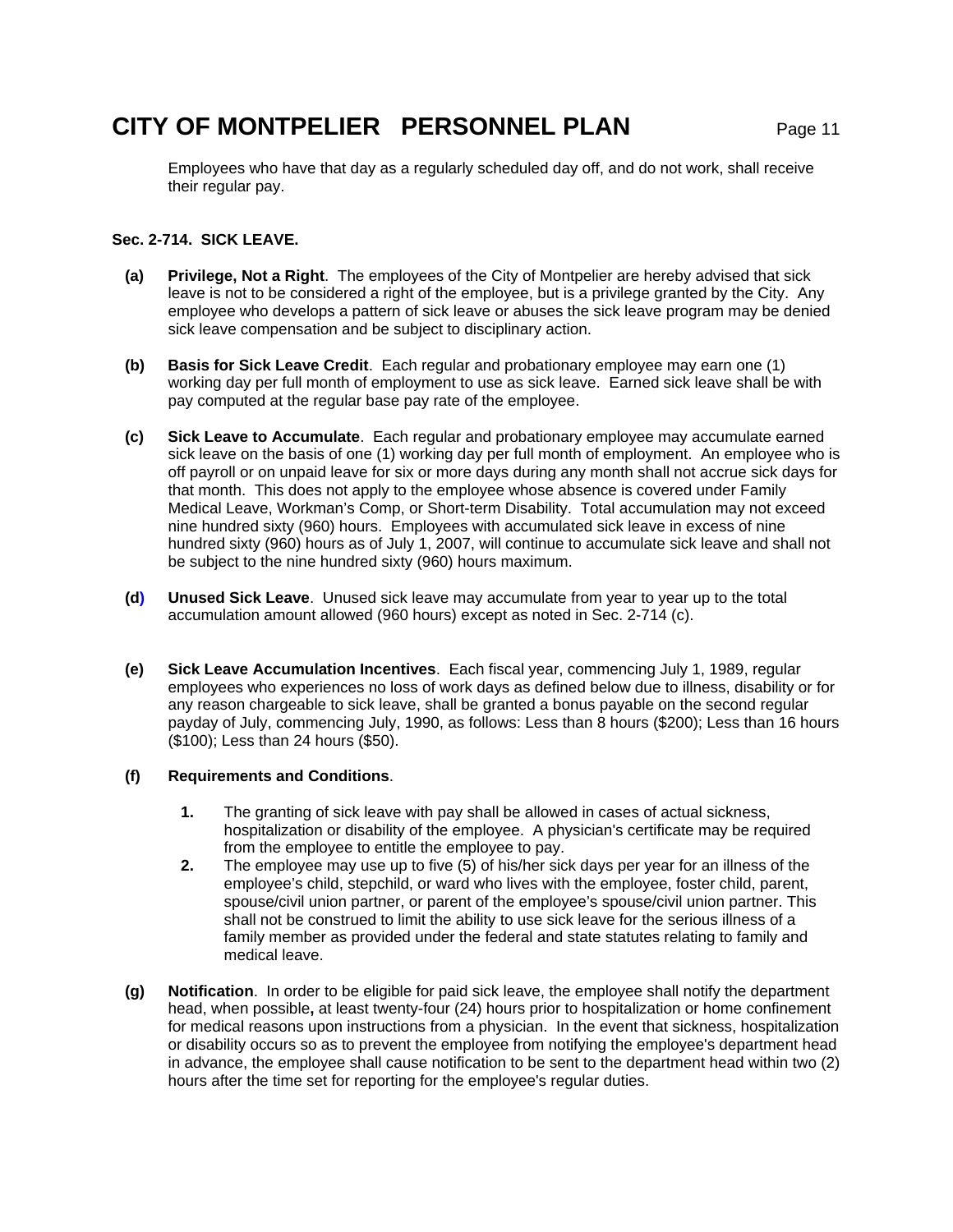- **(h) Termination of Employment**. Accrued earned sick leave shall not be payable to any employee upon voluntary or involuntary separation from employment with the City of Montpelier.
- **(i) Vacation Time as Sick Leave**. The employees of the City may elect to use vacation time to cover an absence**,** sickness or disability upon approval of the department head following exhaustion of all accrued sick leave due the employee. Accrued sick leave shall not be used as vacation time.
- **(j) Compensation for Sick Leave**. An employee on sick leave shall be paid at the employee's regular base wage during the period of illness or disability**.** An employee who is disabled by reason of sickness or injury shall file a timely claim for coverage under the City's short term disability plan, usually not later than fourteen (14) calendar days following the onset of the disability. An employee who is eligible for benefits under the City's short term disability plan is not eligible for continued use of accrued sick leave except as follows: subject to the rules and regulations of the City's short term disability insurance carrier, an employee may use accrued sick leave or other accrued paid leave to make up the difference between the employee's regular base weekly wages or salary and the payment received under the City's short term disability plan.

The City shall provide Long Term Disability Income Insurance for regular employees. An employee who is sick or disabled for more than 180 days shall file a timely claim for coverage under the City's long term disability plan. An employee who is eligible for benefits under this plan may not use accrued sick leave to supplement the maximum monthly benefits under this insurance program.

 **(k) A working day** or a day as used in this section shall not exceed eight (8) hours.

## **Sec. 2-714A. FAMILY LEAVE AND PARENTAL LEAVE.**

The purpose of this section is to comply with Vermont's Parent and Family Medical Leave Act 21 VSA 472, and the federal Family and Medical Leave Act (FMLA). To the extent that either act provides a greater benefit than set forth herein for an eligible employee, the City will adhere to the requirements of law. Any leave taken under the provisions of this Personnel Plan will run concurrent with the statutory leave available under state or federal law.

- **(1) "Family Leave"** means a leave of absence from employment for one of the following reasons:
	- (A) The serious illness of the employee.
	- (B) The serious illness of the employee's child, stepchild, or ward who lives with the employee, foster child, parent, spouse or parent of the employee's spouse.

**"Parental Leave"** means a leave of absence from employment for one of the following reasons:

(A) The birth of the employee's child.

 (B) The initial placement of a child 16 years of age or younger with the employee for the purpose of adoption.

**"Serious Illness"** means an accident, disease or physical or mental condition that:

- (A) poses imminent danger of death;
- (B) requires inpatient care in a hospital; or
- (C) requires continuing in-home care under the direction of a physician.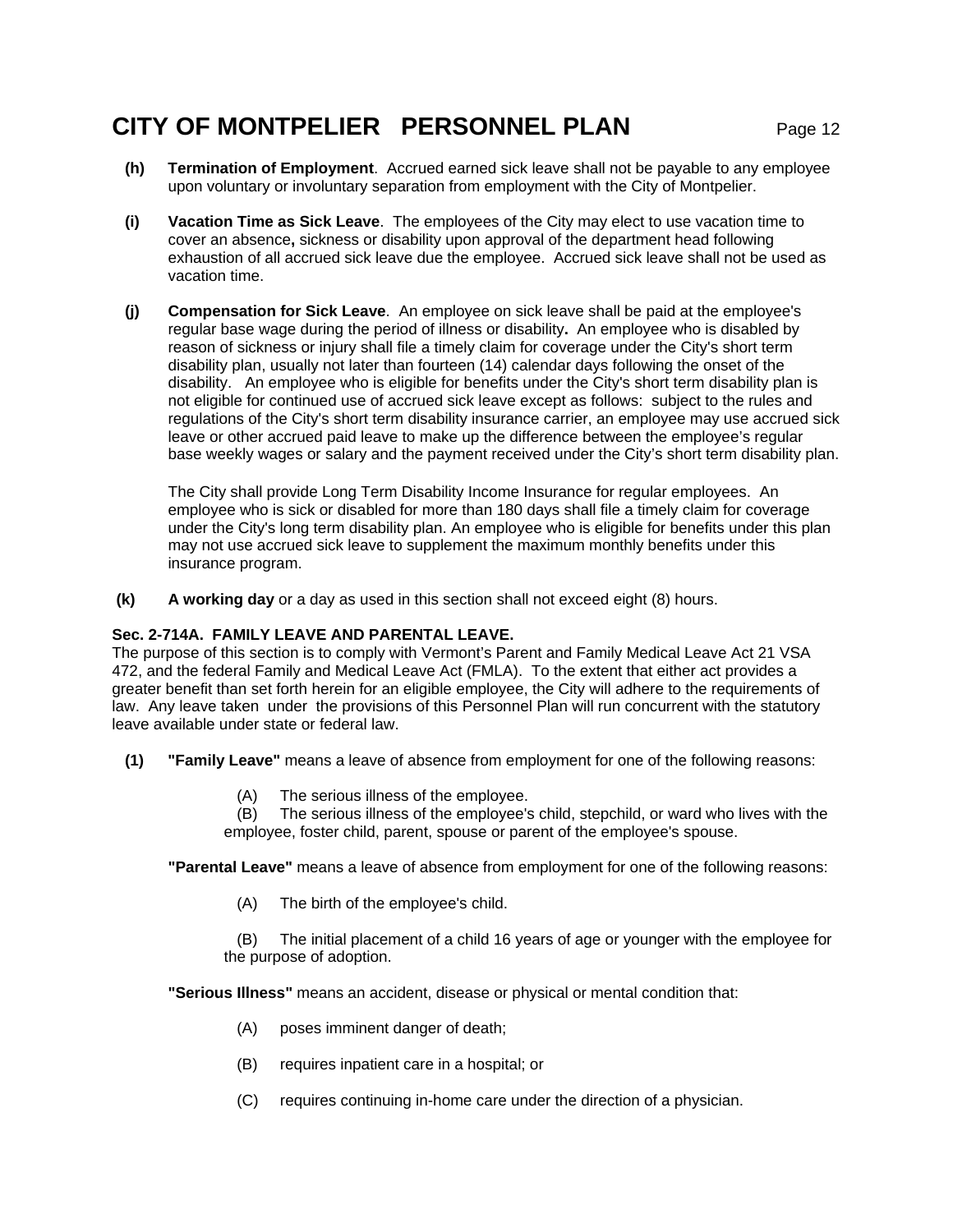## **(2) LEAVE.**

During any consecutive 12-month period, an employee shall be eligible to take unpaid leave for a period not to exceed 12 weeks.

 (1) for parental leave, during the employee's pregnancy and following the birth of an employee's child or within a year following the initial placement of a child 16 years of age or younger with the employee for the purpose of adoption.

 (2) for family leave, for the serious illness of the employee or the employee's child, stepchild or ward of the employee who lives with the employee, foster child, parent, spouse or parent of the employee's spouse.

 (3) during the leave, the employee may use accrued sick leave or vacation leave, not to exceed twelve weeks, consistent with the existing policy. The utilization of accrued vacation leave shall not extend the leave provided herein.

The full text of the state law is available in the City Manager's Office or from Department Heads.

### **Sec. 2-715. WORK RELATED INJURY LEAVE.**

- **(a) Requirement**. The City of Montpelier is covered by workers' compensation insurance for on-thejob injuries. All injuries, whether major or minor, shall be immediately reported to the employee's supervisor or department head, who shall cause a report to be filed concerning the specific injury. Failure to report an injury may result in loss of leave and compensation.
- **(b) Ineligibility**. Any employee who is injured in the course of working for another employer shall not be eligible for sick leave**.**
- **(c) Compensation for Injury Leave**. In the case of job-related injury or illness, the City will pay the difference between the employee's base weekly pay, less the amount of Workers' Compensation received, for a period not to exceed ninety (90) days.

#### **Sec. 2-716. LEAVES OF ABSENCE WITH PAY.**

- **(a) Professional Purposes**. A leave of absence with pay may be granted by the City Manager in the City Manager's sole discretion to any regular employee to permit the employee to attend inservice training schools, professional meetings, professional conferences or conventions, or for any other justifiable reason considered in the best interests of the City of Montpelier by the City Manager.
- **(b) Bereavement Leave**. Each regular and probationary employee is eligible for up to three (3) days death in the immediate family. Such leave may be granted by the department head upon approval of the City Manager. The immediate family shall mean the employee's spouse or civil union partner or a relative living in the household. Immediate family shall also include the parents, brothers, sisters, children, grandparents and grandchildren of the employee or of the employee's spouse or civil union partner**.**
- **(c) Incidental Leaves**. Leaves of absence with pay which are of one (1) working day or less in duration may be granted at the discretion of the department head to any regular employee for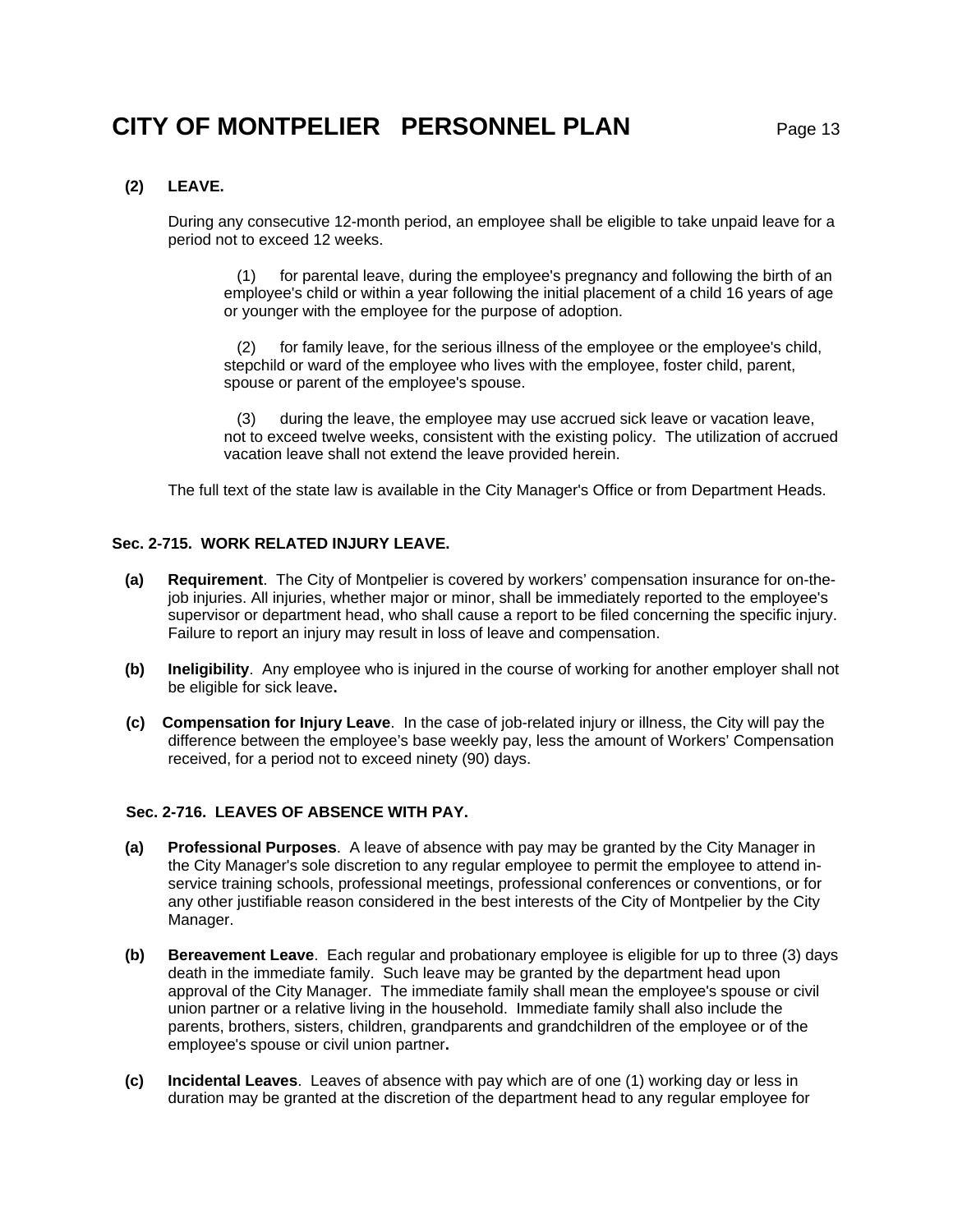dental appointments, appointments for physical examination, transportation of a sick member of the immediate family to or from a hospital or doctor's office, to perform voting privileges, personal emergencies, attend a funeral or for any other justifiable reason, but shall not exceed three (3) working days per year.

- **(d) Military Reserve Components**. Any regular employee who is a member of any Military Reserve Component of the Armed Forces of the United States, such as the National Guard, shall be eligible for a leave of absence with pay to attend the activities of such Military Reserve Component for a period of time not to exceed fifteen (15) days in any one calendar year. This provision shall exclude weekend duty with Reserve Components.
- **(e) Absence for Jury Duty**. Leave of absence with pay shall be granted to a regular employee for the performance of jury duty or while in attendance as a witness pursuant to a summons duly issued and served in any proceeding, civil or criminal, in any court of competent jurisdiction within or without the state, or in any other proceeding before a board, commission, attorney or other person or tribunal in the State authorized by law to hear testimony under oath. In order to receive pay for such leave of absence, the employee, upon the employee's receipt of payment of jury service or witness fee, shall remit to the Treasurer's Office such compensation received, minus travel expenses paid.
- **(f) Working day** or day as used in this section shall not exceed an eight (8) hour day.

### **Sec. 2-717. LEAVE OF ABSENCE WITHOUT PAY.**

- **(a) Eligibility .** A regular employee of the City of Montpelier shall be eligible for leave of absence without pay from the employee's regular employment for justifiable cause upon recommendation of the department head and approval of the City Manager.
- **(b) Maximum Leave Allowable**. The maximum leave of absence without pay which may be granted to any employee from the employee's regular duties at any one time shall not exceed one year.
- **(c) Request for Leave**. Requests for extended leaves of absence without pay must be made in writing to the department head, stating the purpose and length of leave time desired, at least fourteen (14) days prior to the commencement of such leave.
- **(d) Restoration of Employment**. Any regular employee granted a leave of absence without pay shall be eligible for restoration to duty at the same classification and at the pay rate currently in effect, provided that the employee's prior position has not been eliminated in the interim. The employee shall notify the employee's respective department head in writing of the employee's intention to return to work at least fourteen (14) days in advance of the day the employee intends to commence work.
- **(e) Not to be Used as Vacation Time**. Leaves of absence without pay shall not be approved for use as an extension of vacation time, but shall only be approved for justifiable reasons requiring the extended absence of the employee from the employee's regular duties.
- **(f) Suspension of Leave**. Earned leave (i.e. sick leave, vacation leave) shall not accrue during any month when an employee is on leave of absence without pay for six (6) or more days.
- **(g) Military Leave**. Military leave and veteran's re-employment rights shall be granted in accordance with applicable law.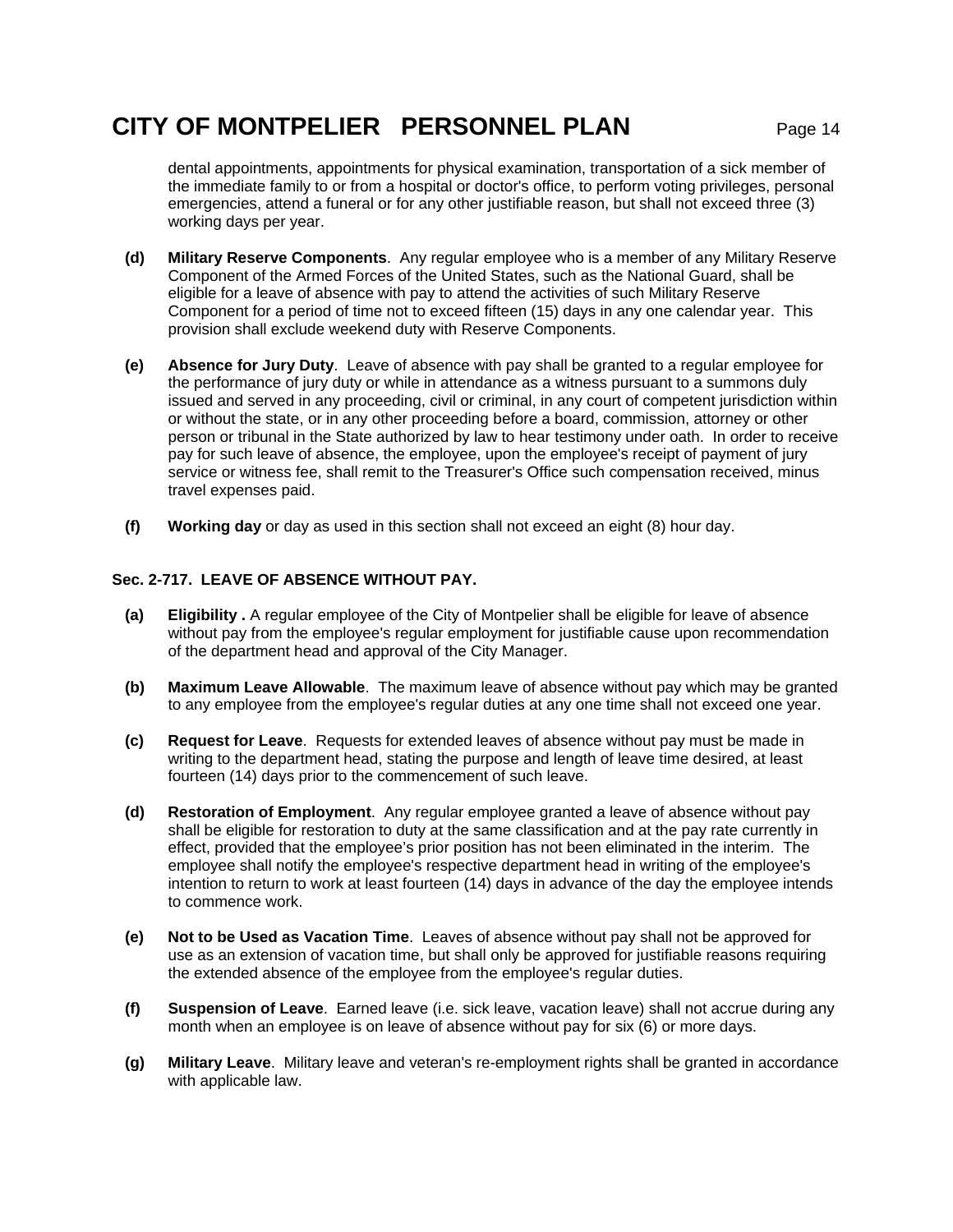#### **Sec. 2-718. UNAUTHORIZED ABSENCE FROM DUTY.**

- **(a) Considered Termination of Employment**. Any unauthorized absence from duty for a period of three (3) consecutive working days shall be considered as a resignation and termination of employment without notice. Unauthorized absences for less than three days may be cause for disciplinary action up to and including dismissal.
- **(b) Working Day** as used in this section shall mean the work day which the employee is normally and regularly scheduled to work.

#### **Sec. 2-719. DISCIPLINARY ACTION**

- **(a) Disciplinary Action**. A department head or City Manager or both may take disciplinary action against any regular employee for justifiable cause. Disciplinary action may include but not be limited to the following at the discretion of the City Manager; oral or written reprimand, demotion, suspension from duty without pay or dismissal from employment with the City of Montpelier. Whenever appropriate, discipline will be applied with a view toward uniformity and consistency.
- **(b) Cause for Disciplinary Action**. The following listed actions are some examples of the causes that may be considered for disciplinary action by the department head or City Manager or both:

 (1) Acts of insubordination toward any supervisory officer, department head or municipal officer.

 (2) Willful disregard or disobeying of a supervisory or neglect of duty or in competency.

 (3) Use of drugs (other than legally prescribed) or alcoholic beverages while on duty or reporting for duty in an intoxicated condition.

 (4) Violation of the City ordinances, State laws or Federal laws; or conviction of a felonious crime.

 (5) Misuse, including use of city property for personal benefit, theft, misappropriation, destruction or conversion of City property.

(6) Neglect of duty, unauthorized absence from work, or frequent tardiness.

 (7) Accepting cash, gifts or other valuable items or services for performing any municipal service.

 (8) Uncivil or discourteous attitude or the use of indecent, abusive, lewd or slanderous language toward the public or fellow employees.

(9) Violation of Department Rules, Regulations, Policies or Procedures.

(10) Sexual harassment.

 (11) Any other conduct which an employee knows, or should know, will have a substantial adverse impact on the City or the employee's continued employment with the City.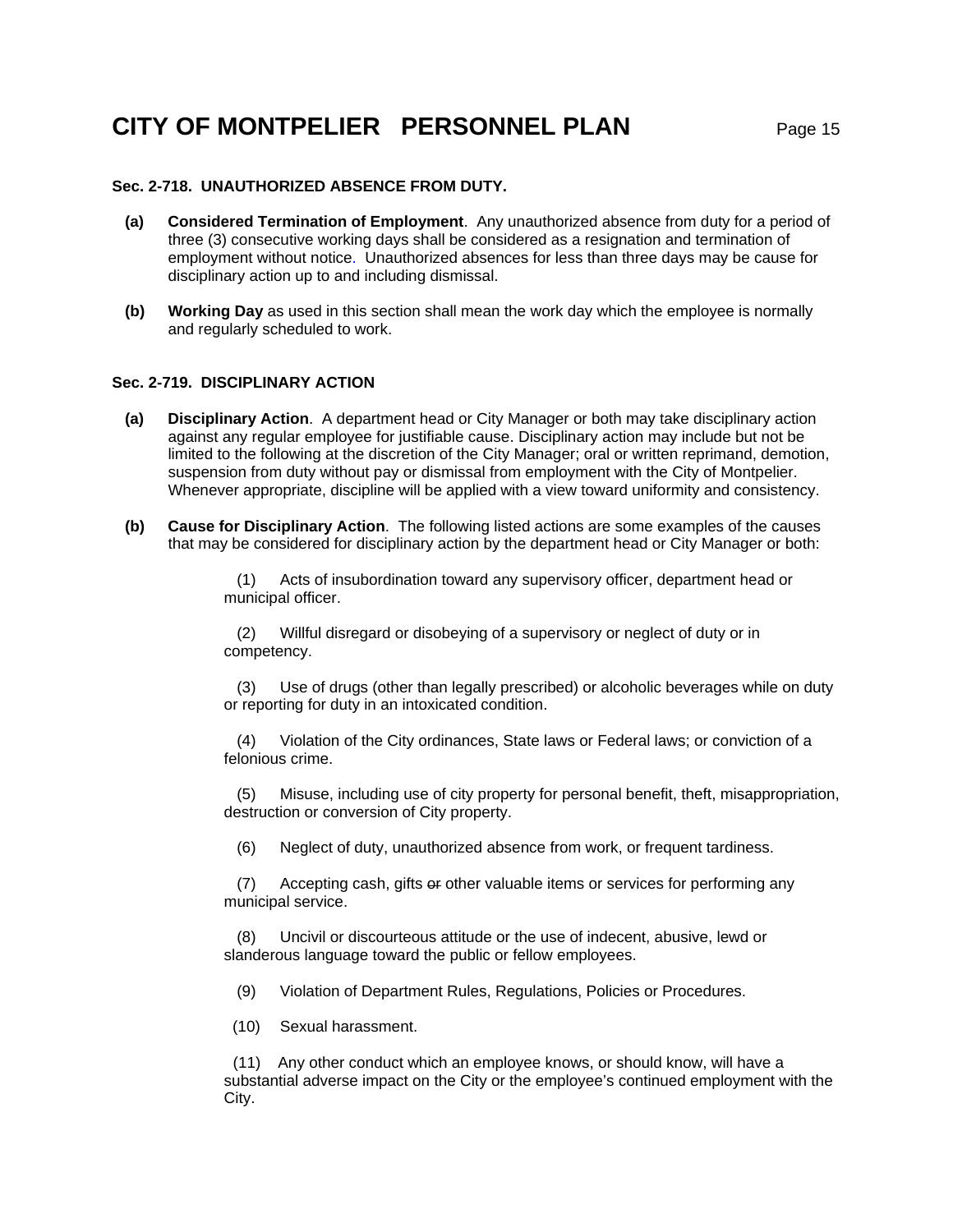- **(c) Notice of Disciplinary Action**. Any employee who is to be disciplined shall be notified in writing of the disciplinary action to be taken and the reason for such action.
- **(d) City Manager to be Notified**. Whenever a department head disciplines an employee of the department, the department head shall, within seventy-two (72) hours after taking disciplinary action, notify the City Manager in writing, stating the specific nature of the infraction and the disciplinary action taken.
- **(e) Working Days**. Working days when used in this section shall mean Monday through Friday inclusive, excluding Saturdays and Sundays and days on which City Hall is closed.

### **Sec. 2-720. GRIEVANCE, APPEALS AND PROCEDURE FOR CORRECTION.**

 **(a) Procedure in Grievances.** Regular or probationary employees may seek review of a disciplinary action or review of an alleged violation of the provisions of this personnel plan through the following grievance procedure:

> (1) Within two (2) working days of the occurrence of the grievance, the employee shall submit the grievance in writing to the employee's immediate supervisor.

 (2) The immediate supervisor of the aggrieved employee shall, within two (2) working days of receipt of the grievance, discuss the grievance with the employee and attempt to satisfy and correct the grievance according to the supervisor's discretion and findings. The supervisor shall, within three (3) working days of the discussion of the grievance, submit the supervisor's answer in writing to the aggrieved employee.

 (3) If the grievance is not resolved, the grievance shall be submitted to the department head in writing within five (5) working days, who shall respond in writing within three (3) working days of the receipt of the written grievance.

 (4) If the grievance is not resolved, the grievance shall be submitted to the City Manager, or designee, shall, within five (5) working days of receipt of the grievance from the department head, arrange a meeting with the department head, supervisor and the aggrieved employee to hear the grievance. The City Manager shall, within ten (10) working days after the meeting, submit the Manager's answer in writing to the aggrieved employee and the department head. The method and manner of conducting a hearing relative to grievances shall be at the discretion of the City Manager.

 The employee, while appearing before the City Manager, has the right to be represented by counsel and to present any material, witnesses or evidence helpful to the employee's case. However, the administration has similar rights. The decision of the City Manager shall be final.

 Working days -- working days, when used in this section, shall mean Monday through Friday inclusive, excluding Saturdays and Sundays and days on which City Hall is closed.

For sexual harassment grievances see Sec. 2-275,

## **Sec. 2-721. LAYOFF AND RECALL.**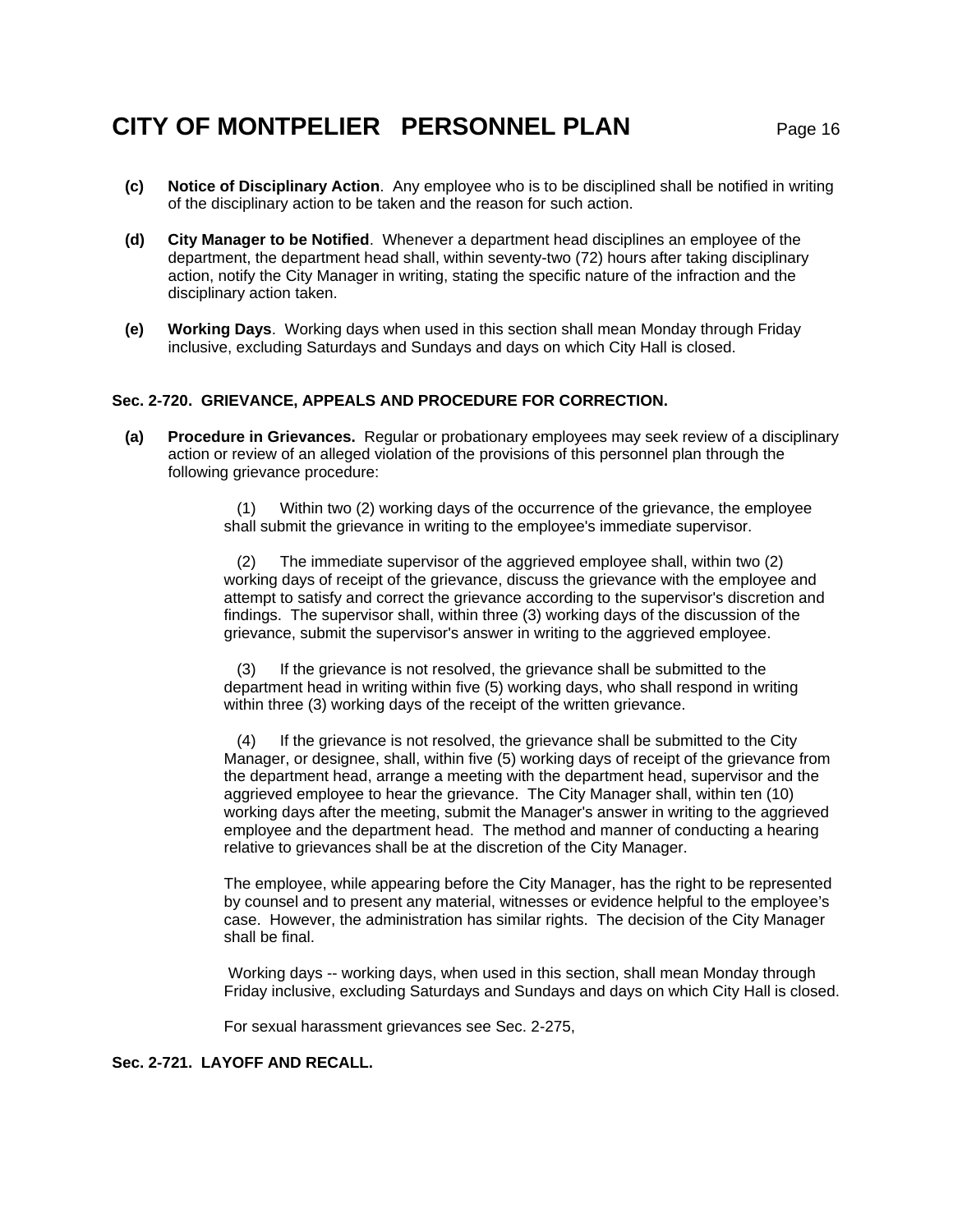- 
- **(a) General Layoff**. General departmental layoffs due to changes in programs or program needs, lack of work or lack of sufficient funds may be ordered by the City Manager.
- **(b) Notice of Layoff**. A notice of general layoff shall be given by posting such notice in a conspicuous place within their respective departments at least fourteen (14) days prior to the effective date.
- **(c) Temporary Layoffs**. Temporary layoffs may be ordered by the department heads for reasons of job completion, insufficient funds, inclement weather, lack of job materials, or other reasonable causes, subject to approval by the City Manager.
- **(d) Order of Layoffs and Recalls**. In the event of layoff, the sequence shall generally be as follows, provided that the remaining employees are presently qualified to perform the required work.
	- (1) Temporary employees before part-time employees;
	- (2) Probationary employees before regular employees;

 (3) Regular employees who have a work week of more than twenty (20) but less than forty (40) hours before regular full time employees. Regular employees normally shall be laid off in accordance with their seniority of employment within their position classification, provided that the remaining employees are presently qualified to perform the required work.

The order of recall shall be in the reverse order of layoff, within classification.

 **(e) Exceptions**. The City of Montpelier reserves the right to retain or recall key employees out of the normal order of layoff and recall set forth in subsection (d) above.

### **Sec. 2-722. RESIGNATION OR TERMINATION OF EMPLOYMENT.**

- **(a) Resignation or Termination of Employment in Good Standing**. To resign or terminate employment with the City in good standing, the employee shall give the employee's respective department head oral notice followed by a written notice of the employee's intention to resign or terminate employment at least fourteen (14) days prior to the effective date.
- **(b) Short Notice**. Extenuating circumstances may occur in some cases necessitating shorter notice which may be allowed for good cause shown subject to the recommendation of the department head and approval of the City Manager.

#### **Sec. 2-723. FRINGE BENEFITS.**

**(a) Retirement**.

 **(1)** The City shall maintain a contributory retirement program for eligible employees by participating in the Vermont Municipal Employees' Retirement System which is governed by Title 24, V.S.A.., Chapter 125.

**(b) Social Security**. City employees will participate in the Federal Social Security system.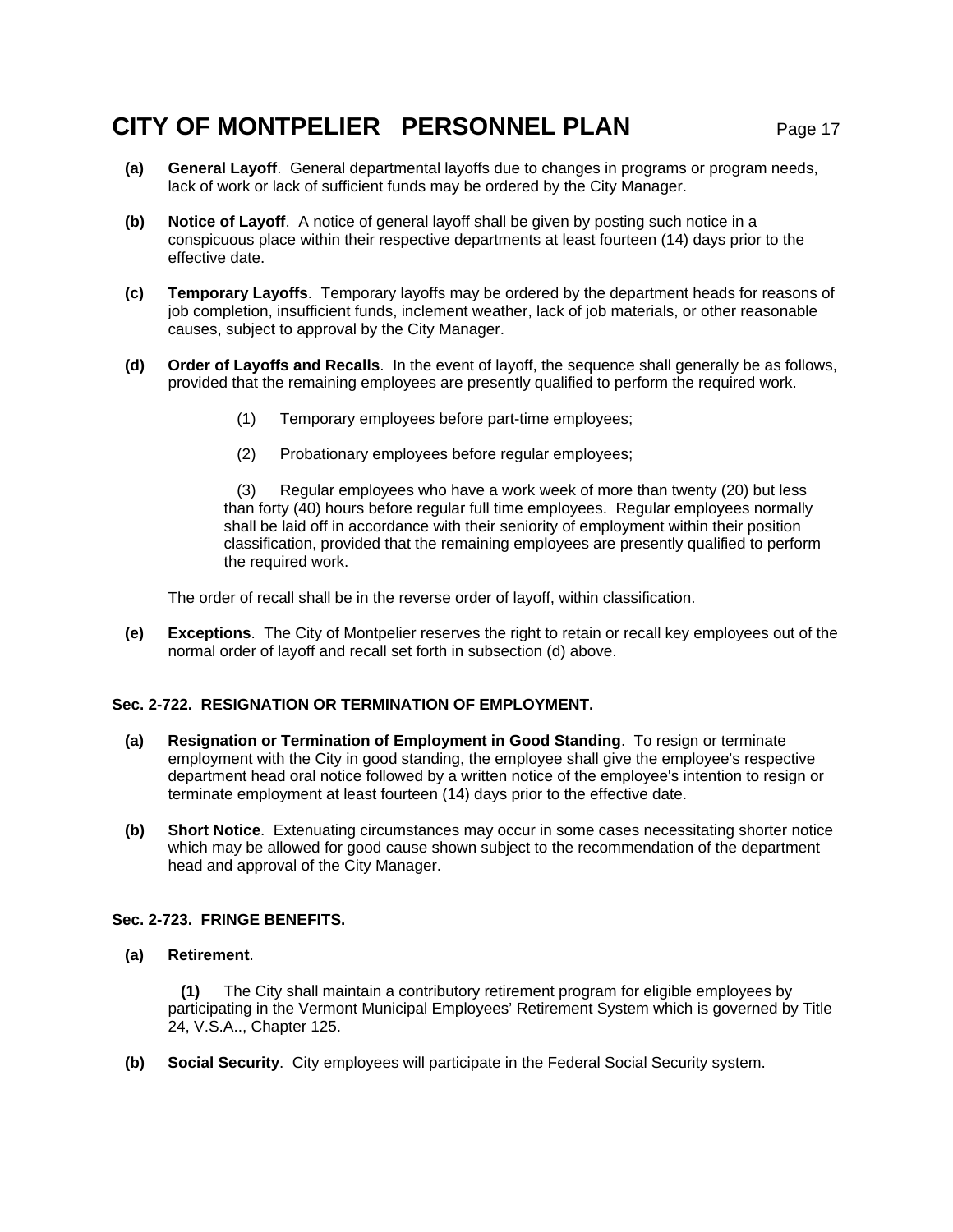**(c) Workers' Compensation**. The City shall annually insure its employees under the Vermont Worker's Compensation Act to protect its employees for on-the**-**job injuries.

#### **(d) Health Insurance**

(1) The City shall maintain a program of health insurance for its regular and probationary employees. The employee's share of the costs of premium payments for the health insurance program shall be as determined by the City Council.

 (2) The City shall offer retirees under the age of 65 the opportunity to continue in the City's health insurance program. Retirees over the age of 65 shall have the opportunity to participate in the City's Medicare supplementary program. Eligibility for retiree coverage shall be limited to retirees who elect to continue their coverage within thirty days of separation from employment with the City and provided all other requirements for eligibility are met. Eligibility of such retirees ends once a retiree no longer participates in coverage. A surviving spouse and other dependents of a participating retiree may continue coverage. The surviving spouse and other dependents must elect to continue coverage within thirty days of the retiree's death. Retirees and their dependents shall pay the full costs of continuing in the health insurance plan. All health insurance benefits for retirees are available only as allowed by the City insurance carrier.

- **(e)** Disability Income Insurance. The City shall maintain a program of short term and long term disability income insurance for its regular and probationary employees. The City shall pay the premiums for the disability insurance programs. Participation in the plans is subject to the eligibility requirements of the insurance carrier.
- **(f)** Life Insurance. The City shall maintain a program of group life insurance for its regular and, probationary employees, the premiums to be paid by the City, which shall provide each employee with \$1,000 of life insurance for each \$1,000 of base wages, or fraction thereof. Participation in the insurance plan is subject to the eligibility requirements of the insurance carrier.
- **(g)** Merit Pay Plan. The City shall maintain a merit pay plan for all regular employees, other than department heads, not included in any collective bargaining agreement. Such plan shall become effective January 1, 1989, and is payable after the employee's anniversary date of the employee's current position. Each employee will be eligible for the Merit Pay except for those employees who are absent from work for more than 180 days in any fiscal year.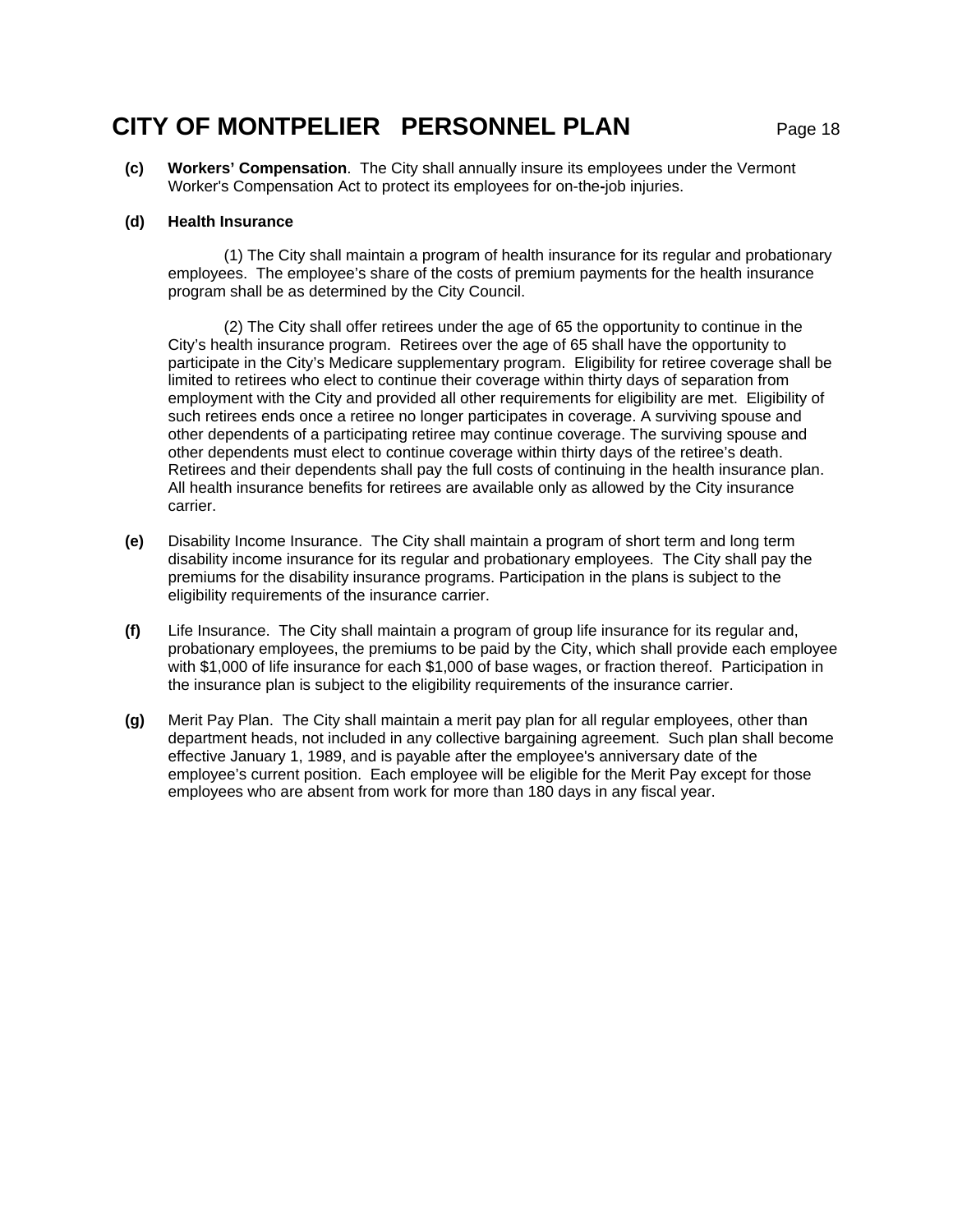Each department head will present the City Manager with a comprehensive outline of a Merit Pay Plan. Outlines shall be included in each budget report to the City Manager. Each plan should include, but is not limited to, a yearly performance appraisal, physical fitness measures, review of absences, and an objective skill proficiency and/or level of training review. The City Manager shall approve each department's specific outline prior to implementation. Should there be a non appropriation of funds, this section will be waived, with the exception of the frozen longevity amount, if applicable.

**(h) Longevity Pay** Each employee who was once eligible for longevity pay will have their longevity pay remain at the current level of payment. This amount will be included in the amount of Merit Pay which shall be established in the normal budgetary process. Any employees hired after July 1st, 1985, shall not be eligible for longevity pay.

### **Sec. 2-724. POSITION CLASSIFICATION.**

- **(a) Classification**. A job and classification schedule for the Personnel Plan employees shall be kept on file in the City Manager's office and issued as needed. The City may reassign new or different duties to employees on a temporary or permanent basis, and /or may reclassify or reallocate existing positions, based on the operational needs of the City. In the event of a reassignment or reclassification of jobs or positions to a higher or lower class, no employee shall receive less than the employee's current wage or salary.
- **(b) Annual Adjustment of Salaries and Wages**. The City Council shall determine the adjustment to be made to the salary and wage budgets of the various City Departments in accordance with the recommendation of the City Manager. Any adjustments in salaries and wages as budgeted shall be made effective the first day of the fiscal year or at some other date as determined by the City Council.
- **(c) Periodic Salary and Wage Adjustment**. Periodic salary or wage adjustment in any position in the classified service may be made on the basis of merit determined through the process of evaluation of job performance, attitude, initiative, knowledge, skill and experience. Periodic salary or wage increases may be granted only upon the recommendation of the department director and approval of the City Manager in accordance with the following schedule:

STEP 1: The initial appointment for entrance or probationary level for new employees shall be at Step I in any classified position, unless an applicant has unusual abilities, training and experience. Employees at this level shall serve at least six (6) months and not more than one (1) year prior to initial evaluation for advancement to Step II.

 STEP II: Employees at Step II in any classified position shall serve at Step II at least one (1) year and not more than one (1) year and two (2) months prior to initial evaluation for advancement to Step III.

STEP III: Employees at Step III in any classified position shall serve at least two (2) years and not more than two (2) years and two (2) months prior to initial evaluation for advancement to Step IV. Upon the recommendation of the department director and approval of the City Manager, an employee who demonstrates unusual ability, initiative and performance may be advanced to Step IV at any time within the two-year period.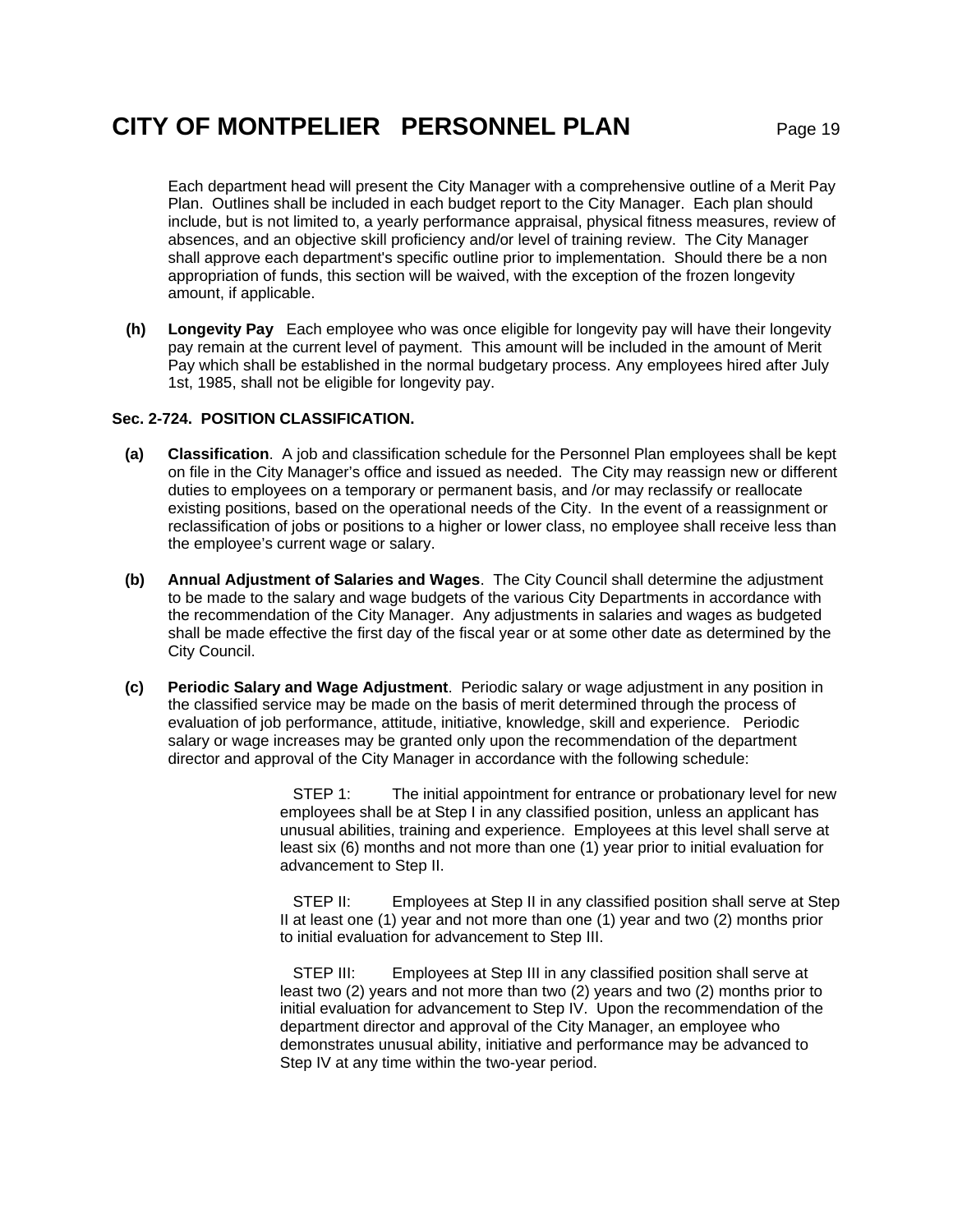STEP IV: Employees at Step IV in any classification position shall serve at least three (3) years and not more than three (3) years and two (2) months prior

to initial evaluation for advancement to Step V. Upon the recommendation of the department director and approval of the City Manager, an employee who demonstrates unusual ability, initiative and performance may be advanced to Step V at any time within the three-year period.

STEP V: Employees at Step V have reached the limit of the pay range for their position classification.

### **Sec. 2-725. SEXUAL HARASSMENT**.

Sexual harassment of the employees of the City of Montpelier will not be tolerated and is illegal under state and federal law.

This means that the following behaviors are grounds for disciplinary action:

 1. Abusing the dignity of an employee through insulting or degrading sexual remarks or conduct;

 2. Threats, demands, or suggestions that employee's work status is contingent upon the employee's toleration of or acquiescence to sexual advances; or

 3. Retaliation against employees for complaining about the behaviors described above.

If an employee encounters such abuses from supervisors, fellow employees or non-employees in the workplace, the employee should contact the supervisor, department head, City Clerk-Treasurer, Assistant to the City Manager or the City Manager. If an employee reports an instance of sexual harassment to a department head, the department head shall report the matter to the City Clerk-Treasurer, Assistant to the City Manager or the City Manager as soon as possible.

If the employee is not satisfied with the supervisor's, department head's, City Clerk/Treasurer's, Assistant to the City Manager's or City Manager's response, they may file a grievance in accordance with the process set forth in Sec. 2-720(a).The employee may also file a complaint with the following state or federal agencies: Vermont Attorney General's Office, Equal Employment Opportunity Commission, or Vermont Human Rights Commission. Complaints to state and federal agencies may be filed without having gone through City complaint procedures.

The City of Montpelier wants all its employees to know that they can work in security and dignity, free of insulting, degrading, or exploitive treatment and that it is illegal under state and federal law for any employee, male or female, to sexually harass another employee.

Full text of policy is available in the City Manager's Office. All employees are to receive a copy of the policy.

**Sec. 2-726. SUBSTANCE ABUSE.**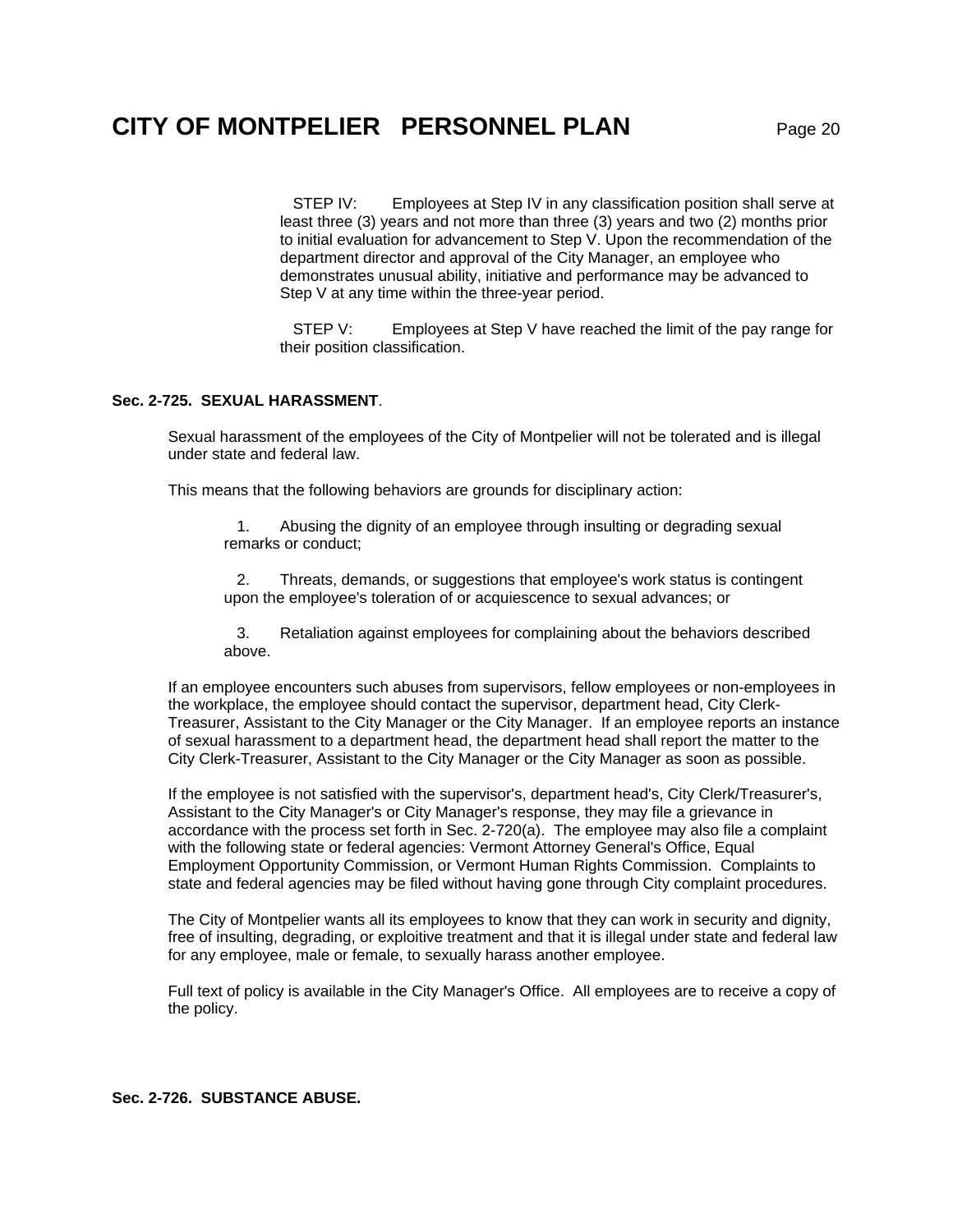**Policy:** Working under the influence of alcohol or controlled substances may endanger the public, co-workers and the employee and result in poor or inaccurate job performance. Employees who experience alcohol or drug abuse problems are expected and encouraged to seek assistance in the treatment of their problems. Such employees may, without fear of reprisal, seek guidance from supervisors, department heads, the City Manager or the City's Employee Assistance Program.

**Prohibition on Manufacture, Possession, Distribution, or Use:** Employees shall not manufacture, possess, distribute or use controlled substances in the workplace. Employees shall not report to work or work under the influence of alcohol, or controlled substances, unless the drug is prescribed by a duly licensed physician or dentist.

**Disciplinary Action:** An employee who manufactures, possesses, or distributes a controlled substance in the workplace shall be subject to disciplinary action such as, but not limited to, oral reprimand, written reprimand, suspension, required participation in a City-approved drug abuse assistance or rehabilitation program, or dismissal. An employee who reports for work under the influence of alcohol or controlled substances, or who consumes or uses such substances while at work, shall be dismissed immediately.

**Notification Provisions:** As a condition of employment, an employee must abide by the aforementioned restrictions and, further, is required to inform the City Manager within five days of any criminal drug statute conviction.

The City will notify any federal agency, with whom the City is contracting, within ten days of receiving notice from the affected employee of a conviction for violations occurring in the workplace.

The City will take appropriate personnel action, as proscribed above, within thirty days of receiving notice of a conviction from an employee.

### **Sec. 2-727. SEVERABILITY.**

The sections, paragraphs, sentences, clauses and phrases of this Personnel Plan are severable and if any phrase, clause, sentence, paragraph or section of this Personnel Plan is subsequently declared by legislative or judicial authority to be unconstitutional, unlawful, unenforceable, or not in accordance with applicable statutes, the remaining phrases, clauses, sentences, paragraphs and sections of this Personnel Plan shall remain in full force and effect.

### **APPENDIX A**

Contents:

Sexual Harassment Policy